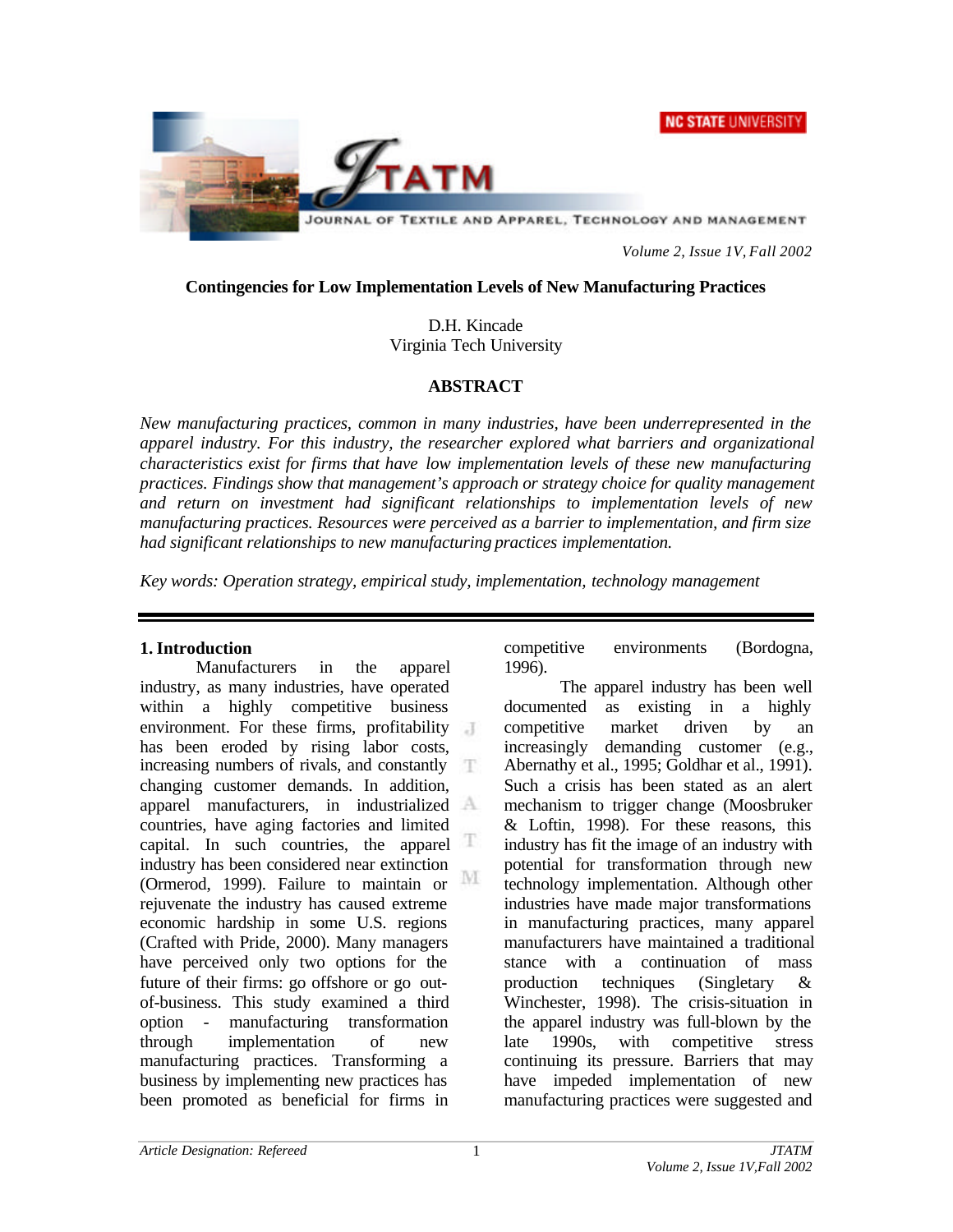explored in this study. Lessons learned from this industry may be useful to other consumer-oriented industries (Whiteoak, 1999).

## **2. Research Background**

To achieve transformation from traditional mass production to new agile manufacturing, some firms have implemented a variety of new manufacturing practices including processes, technologies, and techniques. These practices have been studied extensively in numerous industries but not so in the apparel industry. In a review of previous studies (not including apparel), Dean and Snell (1991) grouped new manufacturing practices into three categories: advanced manufacturing technology (AMT), just-in-time (JIT) inventory control, and total quality management (TQM). Singletary and Winchester (1998a) provided a similar review, specific to the apparel industry; however, the study was based on concept not empirical work. They proposed five new manufacturing practices for this industry: JIT, TQM, Quick Response (QR), business process reengineering (BPR), and supply chain management (SCM). The commonality between the lists of JIT and TQM were immediately obvious, and QR J paralleled in part numerous computer related AMT practices as listed by Dean and Snell. T.

The importance of manufacturing<br>transformation through new practice transformation through new implementation was noted in previous T. research outside of the apparel industry. Relationship, between manufacturing M practices and performance of a firm, was documented in empirical research for industries primarily in SIC codes 34-39 (e.g., heavy machinery) (e.g., Vokurka, & O'Leary-Kelly, 2000; Ward & Duray, 2000). In conflict to these findings, studies also listed failures in competitive positioning with use of new manufacturing practices (Lefley, 1996; Zammuto & O'Connor, 1992). Although new practices were examined for some industries in previous studies, researchers (e.g., Ward &

Duray) stated that more, empirical research was needed. In addition, researchers (e.g., Kotha & Swamidass, 2000; Tracey et al., 1999) called for empirical research with samples beyond heavy industries and with fewer geographical limitations.

A single typology of practices across industries was not clearly available from the literature. Various combinations of practices were studied in other industries. For the apparel industry, trade publications and organizations, but not empirical research, provided substantial information and demonstrated benefits of new manufacturing practices. In 1985, new manufacturing practices, such as QR, were introduced into the apparel industry (Hunter, 1990); however, implementation level remained low. Hunter and Valentino (1995), in a conceptual article, noted the contrast between demonstrated benefits of new manufacturing practices and low implementation levels of these practices. Empirical studies showed that after almost 15 years of trade pressure and information about QR, usage rates remain at or below 30% in the apparel industry (e.g., Ko & Kincade, 1998; Sullivan & Kang, 1999).

Contingency theory described a process of adjustment that a firm can undergo as the external environment changes (e.g., George & Jones, 1999; Schroder & Sohal, 1999). This interpretation of contingency theory, when applied to industry as suggested by George and Jones, resulted in the description of a business environment with the following components: competitive strategies, new manufacturing practices, organizational demographics, and other barriers that result in competitive positioning (see Figure 1). Within and among these components are forces that promoted change and those that restricted change. Forces promoting change were activating forces for change and included growth of global competition, increasing rate of technology change, and rising power of the consumer (Miles & Snow, 1994; Nadler, 1992). Many of these activating forces existed for the apparel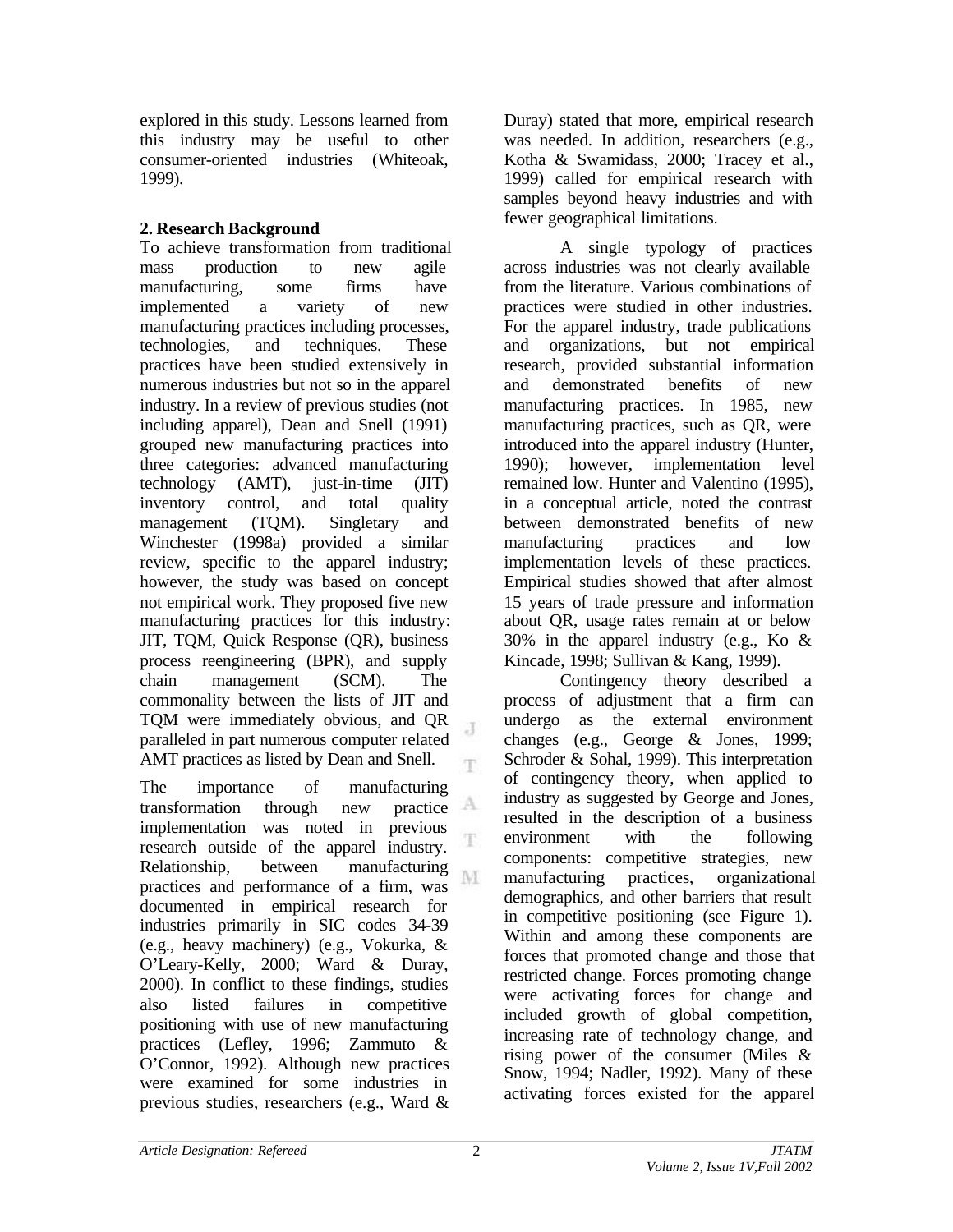industry and led this researcher to expect change within the firms, including implementation of new manufacturing practices. For an uncertain and competitive market, industry membership, as a proxy, was used by Kotha and Swamidass (2000).

In application of contingency theory, researchers predicted that firms did have the potential to increase their competitive position through change, implementation, and adjustments to new activities (Nadler & Tushman, 1992; Schilling, 1998).



Figure 1. Conceptual Framework using Contingencies for Explanation of Non-implementation of New Manufacturing Practices in a Competitive Environment

A

Contingency theory further posits that, even in the presence of activating forces, restraining forces became barriers or M. impediments to change and prevented a firm from adjusting to contingencies (George & Jones, 1999). According to George and Jones, not all firms made internal process changes when receiving activating forces through external environments. External change may be met with resistance and barriers to change within an organization (e.g., Cummings & Worley, 1993; Motwani et al., 1998). Barriers included rigid and mechanistic organizational structures, limited numbers of assets or resources, and

restrictive management culture. Such barriers or restraining forces were not merely a reversal of activating forces.

Researchers verified barriers within the trucking and other heavy industries (e.g., Ariss et al., 2000; Crum et al., 1998). One study of barriers included the apparel industry; however, the sample was small and composed of purposively selected manufacturers (Lowson, 1998). That study identified the following: market dependence, lack of market information, shortage of skilled operators, poor training of operators, limited financial resources, lack of management skills, requirements of long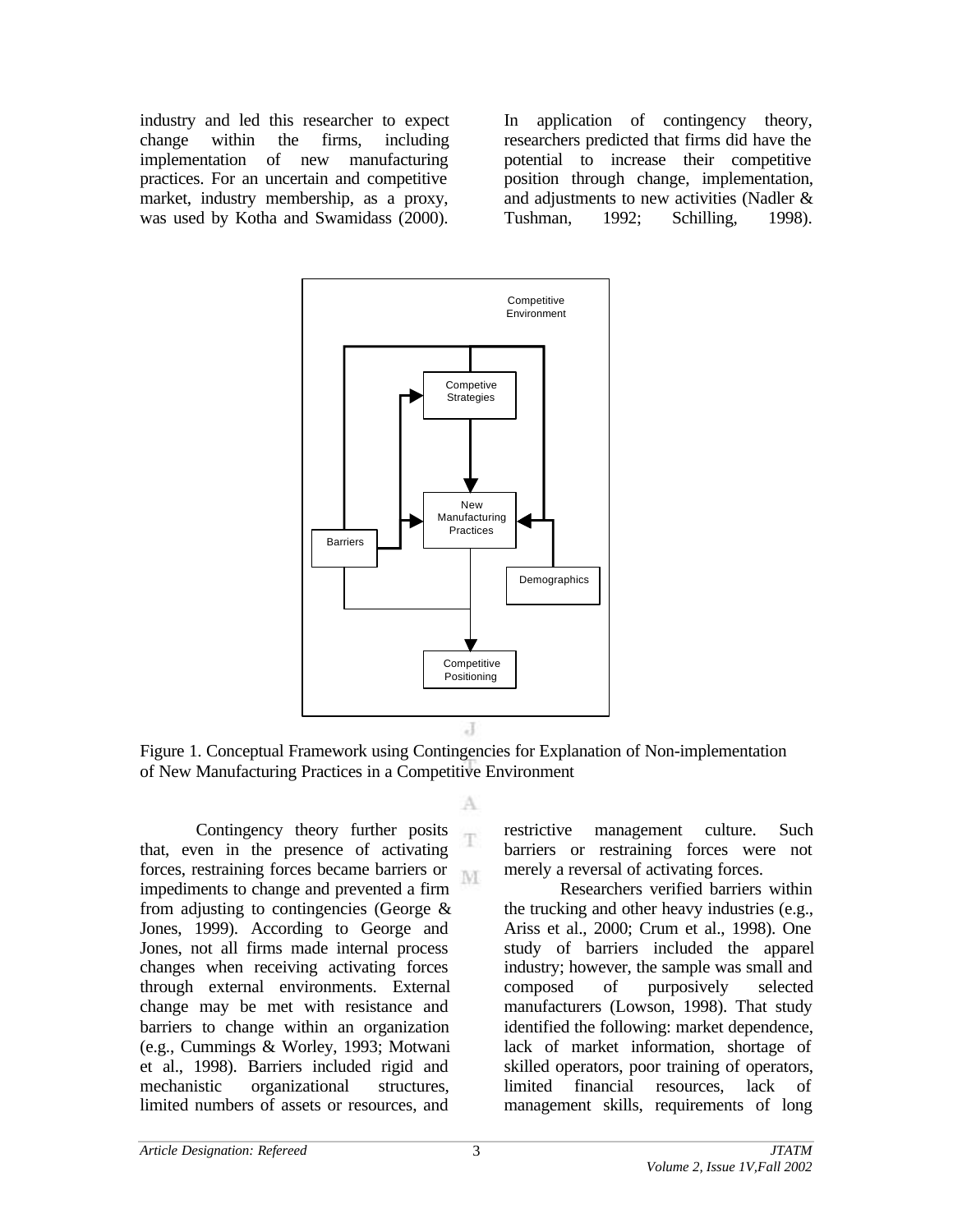lead times, and short-term outlook. Additional research was needed to generalize this finding. This researcher proposed that barriers could intercede in manufacturing transformation through implementation of new manufacturing practices.

Complexity of the path to improved firm performance was noted by several researchers, and a single strategy did not exist in a vacuum (Kim & Lee, 1993). Implementation of new manufacturing practices was found in other industries to be intertwined within internal as well as external environments (Schroder & Sohal, 2000; Vickery et al., 1999). These business environments included organizational characteristics such as: choice of competitive strategies and organizational demographics. Competitive strategies represented decisions and choices made by manufacturers for modes of operation (Kim & Lee). Specifically, manufacturing strategies included the plans of management to achieve low cost products, increased flexibility, high quality products and service, and improved dependability (Flynn et al., 1999). In addition, differentiation or specialization of product was noted as a manufacturing strategy used in a competitive environment (Berry & Cooper, J 1999).

Among organizational demographics, size of firm was noted in Ŧ research on several industries as important to change and technology implementation (e.g., Schroder & Sohal, 1999; Smith & T Reese, 1999). Researchers agreed that in the apparel industry users of new business M. practices tend to be large sized plants (Kincade & Cassill, 1993; Sullivan & Kang, 1999). Size, however, was not always a change promoting force and could have been a barrier to implementation and profitability. Size in other industries was related with cost, rigid structure, and other barriers (Ariss et al., 2000; Crum et al., 1998).

Empirical studies in other industries showed that manufacturing strategies coexisted with all other processes and technologies in the firm (e.g., Cagliano &

Spina, 2000; Koste & Malhotra, 1999; Pagell & Krause, 1999). The co-existence needed to be harmonious and compatible for profitable transformation. Based on the explanation of needed co-existence within potential contingency reactions, the relationship among barriers, implementation levels of new manufacturing practices, competitive strategies, and organizational demographics were examined, and the following questions were proposed. When forces existed within the environment for change activation why did manufacturers in the apparel industries not implement new manufacturing practices? What barriers and other variables were related with a firm's low implementation level of new manufacturing practices? To explore these research questions, the following operational hypotheses were proposed:

- **Hypothesis 1**. *Implementation levels of new manufacturing practices decrease as levels of competitive strategies decrease.*
- **Hypothesis 2a.** *Levels of competitive strategies decrease as barrier levels increase.*
- **Hypothesis 2b.** *Implementation levels of new manufacturing practices decrease as barrier levels increase.*
- **Hypothesis 2<sup>c</sup> .** *Implementation levels of new manufacturing practices decrease as competitive strategies decrease and barrier levels increase.*
- **Hypothesis 3.** Implementation levels of new manufacturing practices were increased by competitive strategies, decreased by perceived barriers, and moderated by demographics.

# **3. Methods**

An empirical study was conducted in two parts: (a) two pilot studies, with apparel manufacturers not in the final sample, for questionnaire development and (b) mailed survey, with apparel manufacturers across three U.S. states, for data collection. The sample for the pilot studies and mailed survey was selected from state listings of manufacturers in the code of SIC 23 (now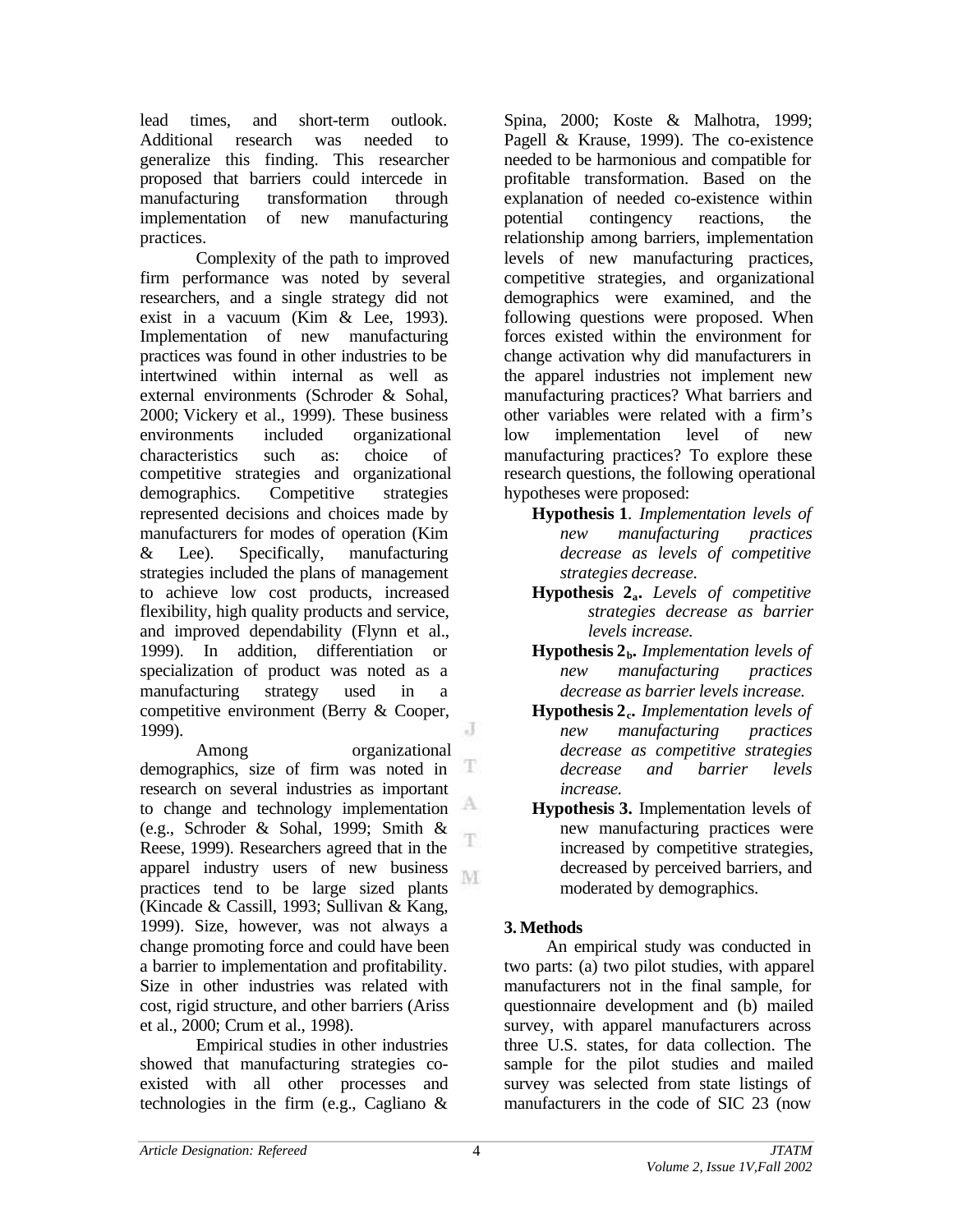noted by NAICS 3152), which primarily represented the cut and sew aspects of the apparel industry (U.S. Census Bureau, 2001). Three U.S. states (i.e., XXXXX, XXXXX, XXXXX) were selected because they ranked among the top ten states for number of apparel manufacturers within the state. Their exact ranking relative to each other and other states has varied over the years, but XXXXX and XXXXX consistently ranked as XXX or XXX among the 50 states. The sample was stratified by size as noted by number of employees (i.e., small [1-49], medium [50-499], large [500+]). A random selection was made within the strata within states with equal numbers in each stratum as available within the state's population.

For the pilot studies and mailed survey, contact was made directly to plant managers by name. From the researcher's apparel industry experience, plant managers were the best personnel to respond to a questionnaire. This industry has been a very 'hands on' industry with many familyowned and managed businesses. Plants were selected that were strategic business units (SBUs) (i.e., plants with managers able to make independent decisions). When the independence of a plant was not confirmed by the researcher from the listing or previous experience with the plant, the plant office was contacted directly. The first survey mailing to 384 managers resulted in Ŧ 32 nondeliverables. A second mailing and follow-up telephone calls encouraged returns and confirmed out-of-business status T for 5% of remaining firms.

Final usable returns were obtained M. from 107 SUBs (adjusted  $n=$  334) for an adjusted return rate of 32%, comparable to return rates of similar surveys: 24.1% (D'Souza & Williams, 2000) and 37% (Ward & Duray, 2000). Nonresponse bias was estimated in the following ways: demographics of nonrespondents were compared visually to respondents and demographics of early respondents were compared statistically to late respondents. Response time, based on date of survey returns relative to requested return date, was

the basis for tagging, as early or late respondents. On visual examination, nonrespondents did not differ from respondents. Comparing early and late respondents (i.e. response time) indicated no significant relationship between response time and firm size  $(X^2=2.36, p=.80)$ ; customer size  $(X^2=3.22, p=.36)$ ; or product type  $(X^2 = 38, p = 95)$ .

The final questionnaire was a two-page, two-sided instrument, with four parts: competitive strategies, new manufacturing practices, barriers, and demographics. Questionnaire development proceeded through the following stages: (a) competitive strategies and barriers variables were generated from the first pilot test, (b) manufacturing practices and demographics were generated from the review of literature, and (c) validity of all variables was confirmed with a second pilot test and literature. For the first pilot study, respondents were similar to the target respondents and were drawn from a stratified sample of 150 apparel manufacturers (not in the final sample). Responding managers, willing to do an indepth telephone interview, represented 15 plants (response rate  $= 10\%$ ). With openended questions, managers were asked to list competitive strategies and barriers that they perceived important to their firms. Content analysis of the telephone transcripts was used to determine the final lists, which represented strategy and barrier items identified by more than 50% of the managers. The second pilot test was conducted with five additional plant managers and two industry consultants.

For competitive strategies, the pilot tests resulted in the following five strategies: *differentiation, employee empowerment, flexibility, investment determination, and quality management*. For the mailed questionnaire, structure of these questions was multiple-choice with three or four fixed responses. Responses represented levels of strategy adoption in an ordinal set from traditional to agile manufacturing activities. A stair-step or levels approach represented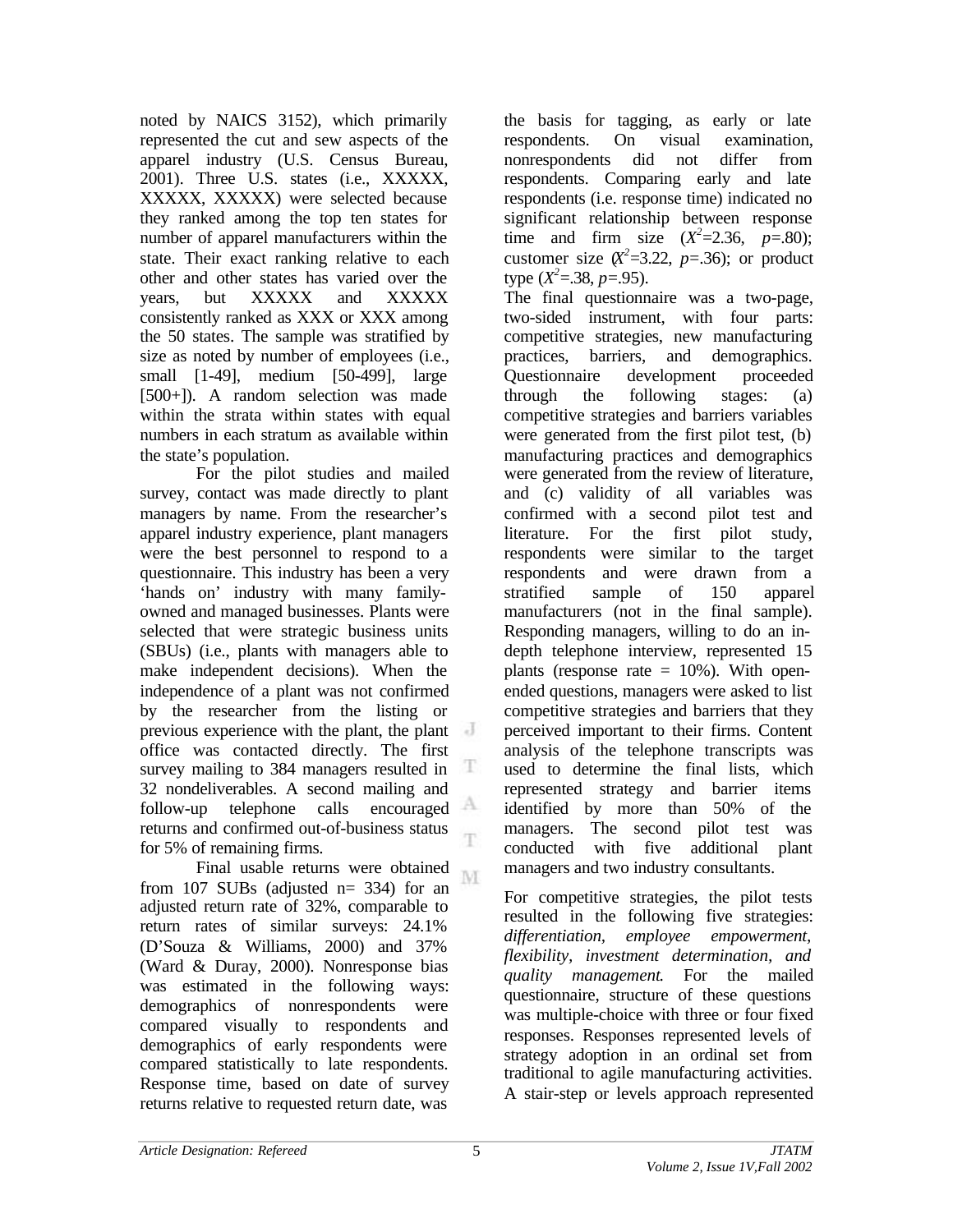stages of transformation from mass to agile production (Bordogna, 1996). Participants in the second pilot test suggested the use of proxies for differentiation and flexibility because rating levels would not be meaningful or managers would tend to overestimate the plant's position. For *differentiation*, the proxy was number of style changes in product line. For *flexibility*, the proxy was seasonality of product, which was measured by numbers of weeks for product life cycle. For *employee empowerment*, response levels ranged from workers require supervision to empowered employees. For *investment determination,* levels ranged from no ROI or ROI was not a factor to long-term ROI even with a shortterm loss. For the *quality management* question, response levels ranged from a traditional final inspection to a world class or total quality management (TQM) approach.

To check validity of the competitive strategies, comparison to known variables from other industries was used. These strategies were found in numerous previous studies: *differentiation* (e.g., Goldhar et al., 1991; Kincade & Cassill, 1993; Ko & Kincade, 1998; Subramanian & Nilakanta, 1996), *employee empowerment* (e.g., Giffi et al., 1990, Nadler & Tushman, 1992),  $\overline{A}$ *flexibility* and *quality management* (e.g., Cummings & Worley, 1993; Kim & Lee, 1993, Ko & Kincade; Lin et al., 1994), and *investment determination* (e.g., Bessant &  $\Delta$ Haywood, 1986; Hayes et al., 1988). The second pilot test participants confirmed that the list represented both manufacturing and management strategies, and considered the list to be recognized by the term, competitive strategies.

For the new manufacturing practices, a list was used that was developed from previous research (Kincade, 1995) and has been used by other researchers in this industry (e.g., Sullivan & Kang, 1999). From the first pilot study, no additions were made, but two items were dropped from Kincade's list. The final list included: automated sewing

operations, bar coding of products (finished garments), customer involved with product planning, EDI-confirmation orders with customer, EDI-confirmation with suppliers, elimination of redundant testing, garment design done by CAD, overhead conveyor for materials handling, receive retail POS information, reduction of inventory size, reduction of wait time for inventory, scan bar coding of supplies (fabric rolls), share product information with customer, short cycle production, and small lot fabric orders. The new manufacturing practice items were compared with and found similar to listings for various industries (e.g., automotive components, fabricated metals) (e.g., Ariss, et al., 2000; Tracey et al., 1999). Based on suggestions from the second pilot test, the list was divided into three groupings for ease of reading (i.e., planning, production, distribution). For the questionnaire, the grouped practices were structured as stems with a choice of intervals for percentage of implementation level (i.e., 0, 25, 50, 75, 100). Plant managers were asked to select the percentage that corresponded to the firm's implementation for each practice.

For validity and generalizability, the scales were factored using principle components factor with varimax rotation. Three factors were retained that included 13 of the 15 practices (see Table 1). PoS (point-of-sale) data and UPS usage (overhead conveyor systems) loaded on a fourth factor that was not retained. No missing values existed in this section of the questionnaire. The three factors were titled *computer technologies, partnerships,* and *JIT-production*. Factors were then compared to factors in previous studies about other industries. With a few differences, these factors paralleled manufacturing factors identified by previous researchers as follows: c*omputer technologies* (e.g., Dean & Snell, 1991; Kotha & Swamidass, 2000; Zammuto & Connor, 1992), *partnerships (e.g.,* Dean & Snell), and *JIT-production* (e.g., Dean & Snell; Golhar & Stamm, 1991; Kotha & Swamidass).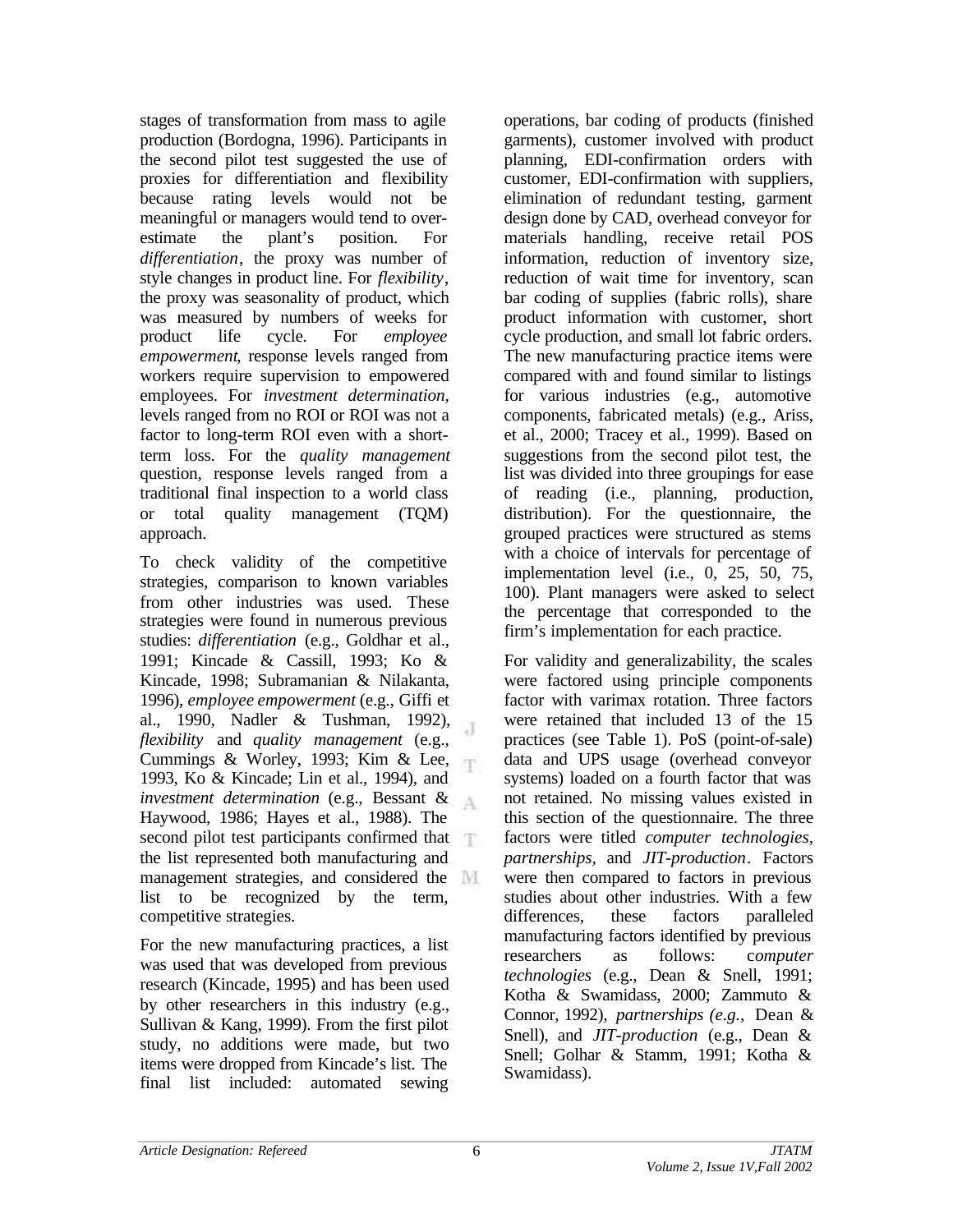Table 1. New Manufacturing Practices: Results of Factor Analysis

|                                    |                      |       |       |                     |              | Cronbach's                 | Percentage  |
|------------------------------------|----------------------|-------|-------|---------------------|--------------|----------------------------|-------------|
| Factors                            | Item                 | Mean  | S.D.  | Loadings            | Eigenvalue   | alpha                      | of Variance |
| <b>Computer</b><br>technologies    |                      |       |       |                     | 4.75         | .79                        | 36.54%      |
|                                    | EDI with             | 29.72 | 34.18 | .80                 |              |                            |             |
|                                    | customer             |       |       |                     |              |                            |             |
|                                    | Bar code             | 41.75 | 44.94 | .79                 |              |                            |             |
|                                    | on product           |       |       |                     |              |                            |             |
|                                    | <b>EDI</b> with      | 20.75 | 28.13 | $\overline{.73}$    |              |                            |             |
|                                    | supplier             |       |       |                     |              |                            |             |
|                                    | <b>CAD</b>           | 21.23 | 36.15 | .71                 |              |                            |             |
|                                    | Bar code             | 14.15 | 32.00 | .54                 |              |                            |             |
|                                    | on                   |       |       |                     |              |                            |             |
|                                    | supplies             |       |       |                     |              |                            |             |
| <b>Partnerships</b>                |                      |       |       |                     | 1.99         | .78                        | 15.31%      |
|                                    | Elimination          | 30.14 | 33.07 | .77                 |              |                            |             |
|                                    | of testing           |       |       |                     |              |                            |             |
|                                    | Plan with            | 38.32 | 32.45 | .72                 |              |                            |             |
|                                    | customer             |       |       |                     |              |                            |             |
|                                    | Share<br>information | 46.96 | 39.11 | .70                 |              |                            |             |
|                                    | Reduction            | 38.55 | 29.40 | .61                 |              |                            |             |
|                                    | - wait time          |       |       |                     |              |                            |             |
| JIT-                               |                      |       |       |                     | 1.17         | .65                        | 9.00%       |
| production                         |                      |       |       |                     |              |                            |             |
|                                    | Automated            | 29.91 | 25.80 | .67                 |              |                            |             |
|                                    | sewing               |       |       |                     |              |                            |             |
|                                    | Reduction            | 39.49 | 29.94 | .66                 |              |                            |             |
|                                    | - inventory          |       |       |                     |              |                            |             |
|                                    | Small lot<br>orders  | 41.36 | 28.54 | .66                 |              |                            |             |
|                                    | Short cycle          | 45.32 | 33.32 | .46                 |              |                            |             |
|                                    | production           |       | M     |                     |              |                            |             |
| <b>AT</b><br><b>AT</b><br><b>A</b> |                      |       |       | $1 \quad 1 \quad 1$ | $\mathbf{1}$ | $CQ$ $QF$ $FQ$ $TF$ $1000$ |             |

Note: New Manufacturing Practices implementation scale had intervals of 0, 25, 50, 75, 100%.

For the barriers section in the questionnaire, the list, as developed from the first pilot test, included seven barriers: high cost of equipment, lack of capital funds, lack of trained employees, poor communication with customers, customers in bankruptcy, uncertainty in sales volume, and unclear consumer market. The list contained many theorized barriers identified by previous

authors (e.g., Cummings & Worley, 1993; Shaw, 1992). In the questionnaire, these items were structured as stems with interval responses of 1 (no barrier), 2, 3 (some barrier), 4, 5 (major barrier). Wording was confirmed in the second pilot test and was estimated to represent the effect barriers had on operational outcomes.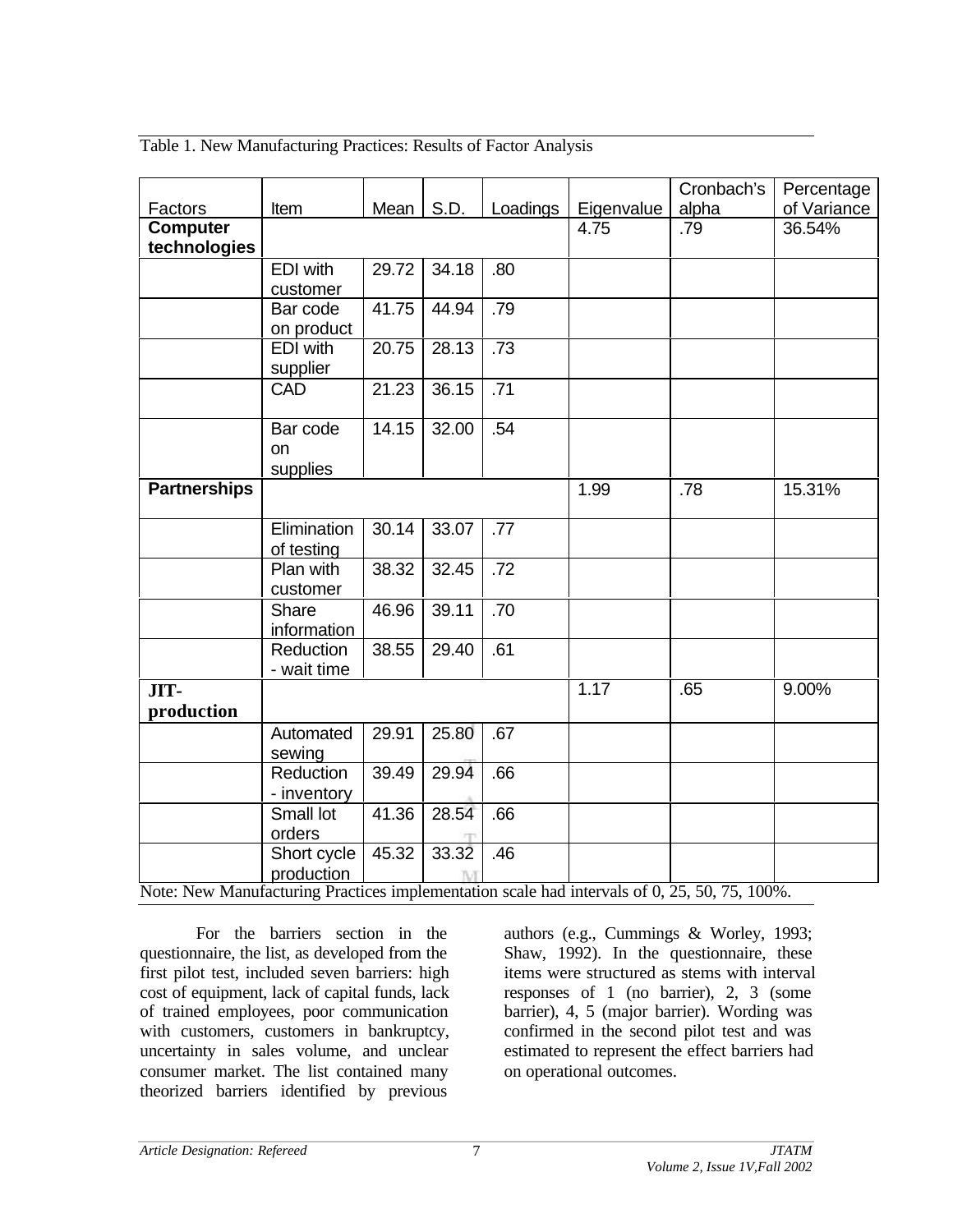The seven barrier items were factored with principle components and varimax rotation. Three factors emerged and titled as follows: *customer barriers*, *resource barriers*, and *market information barriers* (see Table 2). All factors were retained because of confirmation by literature, pilot studies, and exploratory nature of the study. Parallels were made between these factors for the

apparel industry and results from other industries: *customer barriers* (George & Jones, 1999; Shaw, 1992), *resource barriers* (Shaw), and *market information barriers,* (Crum et al.; George & Jones) as barriers. The presence of these barriers supported the proposition that restraining factors as well as activating factors were involved in change (George & Jones).

|                 |                    |      |      |         | Eigen | Cronbach's       | Percentag |
|-----------------|--------------------|------|------|---------|-------|------------------|-----------|
| Factors         | <b>Item</b>        | Mea  | S.D. | Loading | value | alpha            | e of      |
|                 |                    | n    |      | s       |       |                  | Variance  |
|                 |                    |      |      |         |       |                  |           |
| <b>Customer</b> |                    |      |      |         | 1.97  | .39 <sup>a</sup> | 28.14%    |
| barriers        |                    |      |      |         |       |                  |           |
|                 | Uncertain sales    | 3.67 | 1.04 | .87     |       |                  |           |
|                 | volume             |      |      |         |       |                  |           |
|                 | Customers in       | 2.71 | 1.17 | .72     |       |                  |           |
|                 |                    |      |      |         |       |                  |           |
|                 | bankruptcy         |      |      |         |       |                  |           |
| <b>Resource</b> |                    |      |      |         | 1.36  | .52              | 19.43%    |
| barriers        |                    |      |      |         |       |                  |           |
|                 | High cost of       | 2.78 | 1.07 | .75     |       |                  |           |
|                 | equipment          |      |      |         |       |                  |           |
|                 | Lack capital funds | 2.45 | 1.29 | .75     |       |                  |           |
|                 |                    |      |      |         |       |                  |           |
|                 | Lack trained       | 3.68 | 1.23 | .62     |       |                  |           |
|                 | employees          |      |      |         |       |                  |           |
| <b>Market</b>   |                    |      |      |         | 1.21  | .43 <sup>a</sup> | 17.29%    |
| informatio      |                    |      | J    |         |       |                  |           |
| n barriers      |                    |      |      |         |       |                  |           |
|                 | Poor               | 2.28 | 1.01 | .89     |       |                  |           |
|                 | communication w/   |      |      |         |       |                  |           |
|                 | customers          |      |      |         |       |                  |           |
|                 | Unclear market     | 2.92 | 1.22 | .75     |       |                  |           |
|                 |                    |      |      |         |       |                  |           |

Table 2. Barriers: Results of factor analysis

Note: <sup>a</sup> Pearson Correlations were used for the two factors that contain only two items. The scale for barriers was interval with  $1=$ no barrier, 2, 3=some barrier, 4, 5=major barrier.

Demographic questions were multiplechoice with fixed responses. Selection was based on the technology innovation literature (e.g., Rogers, 1983) and on manufacturing literature (e.g., Kim & Lee, 1993; Kincade & Cassill, 1993). Demographic questions included three variables: (a) size of the firm (i.e., number of employees, annual sales), (b) customer characteristic (i.e., size of customer), and (c)

product information (i.e., price point). In the final analysis, firm size was characterized only by number of employees because number of employees and annual sales were highly correlated.

For data analysis, Hypothesis 1, 2a, and 2b were tested with multiple linear regression. Hypothesis 2c and 3 were tested with forward selection regression to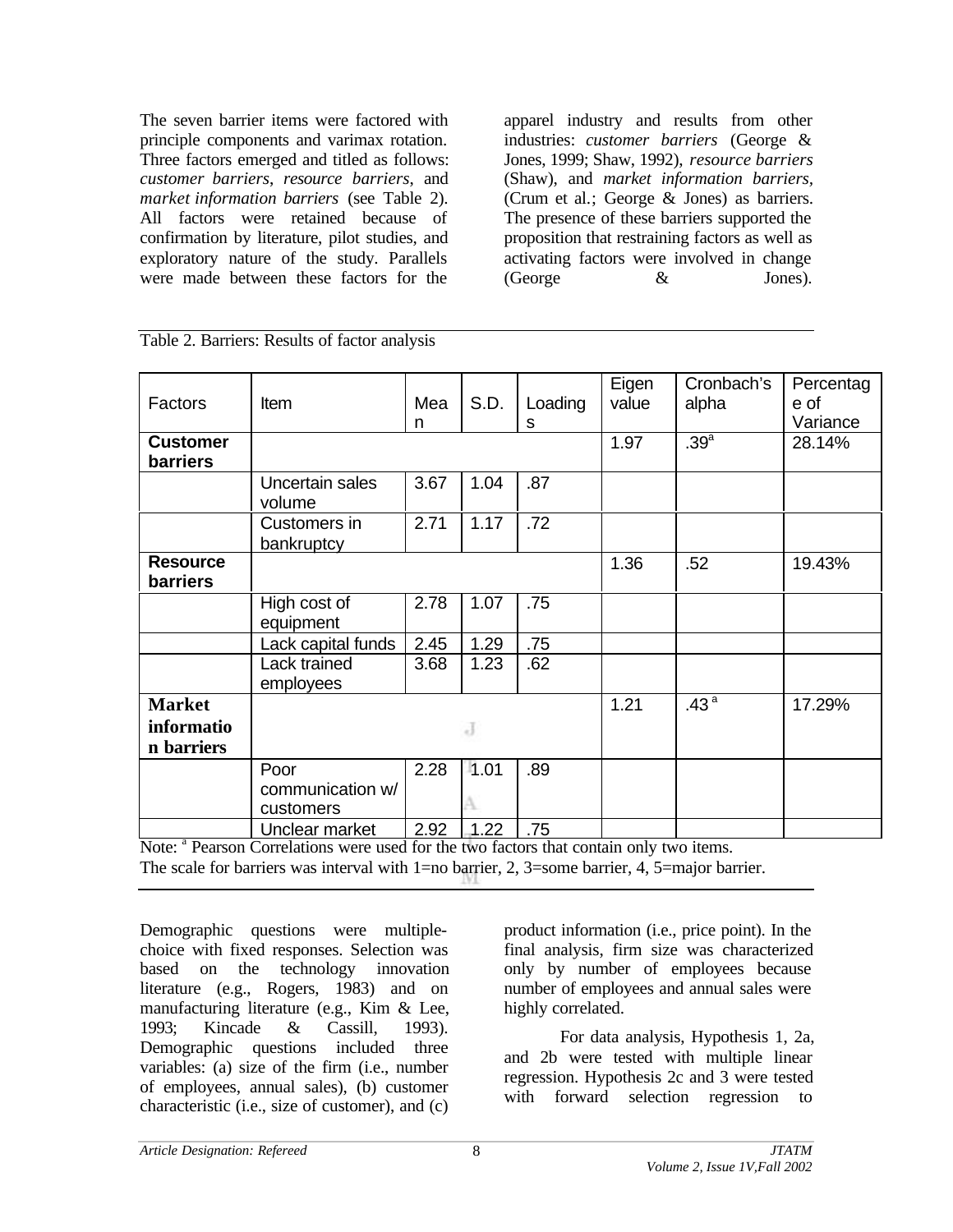determine the variables most significant in the relationships. Multicollinearity was a consideration when using multiple and other forms of linear regression. The explanatory variables for the study were examined for correlation with Pearson's correlation coefficients. No pair of variables had a correlation value higher than .41. This level of correlation was not considered a problem for this type of research (Hair et al., 1998, Malhotra, 1996). Additional collinearity diagnostics were conducted using features in SAS, and the highest resulting condition index number in any of the regression models was only 19.79. The *SAS OnLine DocV8* (2000) stated that condition index numbers of 30 or more indicated moderate to strong collinearity; therefore, the level for this study was considered low. Although some relationship between variables was to be expected because of their context in the

research model, multicollinearity was not considered a serious limitation. However, potential and unexplained relationships may have hindered the predictor affect of variables in explaining their relative importance to dependent variables (Malhotra).

### **4. Results**

Five competitive strategies were examined for relationships to three factors for new manufacturing practices (i.e., one regression model for practice factor). The three regression models were significant (see Table 3). A plant manager's perception of strategic positioning was significantly related to the manager's perception of implementation levels for new manufacturing practices. Hypothesis 1 was supported.

|                             | Computer technologies | Partnerships | JIT-Production |
|-----------------------------|-----------------------|--------------|----------------|
| $R^2$                       | .1675                 | .1617        | .1130          |
| F-value                     | $3.66**$              | $3.51***$    | $2.32*$        |
|                             |                       |              |                |
|                             | F-value               | F-value      | F-value        |
| <b>Differentiation</b>      | $-07$                 | $-30$        | .56            |
| Employee                    | .43                   | 1.14         | $-06$          |
| empowerment                 |                       |              |                |
| Flexibility                 | $-0.83$               | $-41$        | $-1.85$        |
| Investment                  | $3.05***$             | $2.31*$      | 1.66           |
| determination               |                       |              |                |
| Quality                     | $2.51**$              | $2.99**$     | 1.91           |
| management                  |                       |              |                |
| $* = p < .05, ** = p < .01$ |                       |              |                |

Table 3. Competitive Strategies as Explanatory Effects on Implementation Levels of New Manufacturing Practices (H1)

A low or traditional level of strategies was related to the lack of implementation of the *computer technologies* factor. Low levels of the *investment determination* and *quality management* strategies were statistically significant with low levels of the *partnership* factor. Low levels of the p*artnership* factor were associated

specifically with short-term ROI expectations for investment and with mass production attitudes about quality (i.e., use of only final inspection). The competitive strategies, as a group, were also statistically significant with implementation of the *JITproduction* factor; however, no individual strategy was significant at the 0.05 level.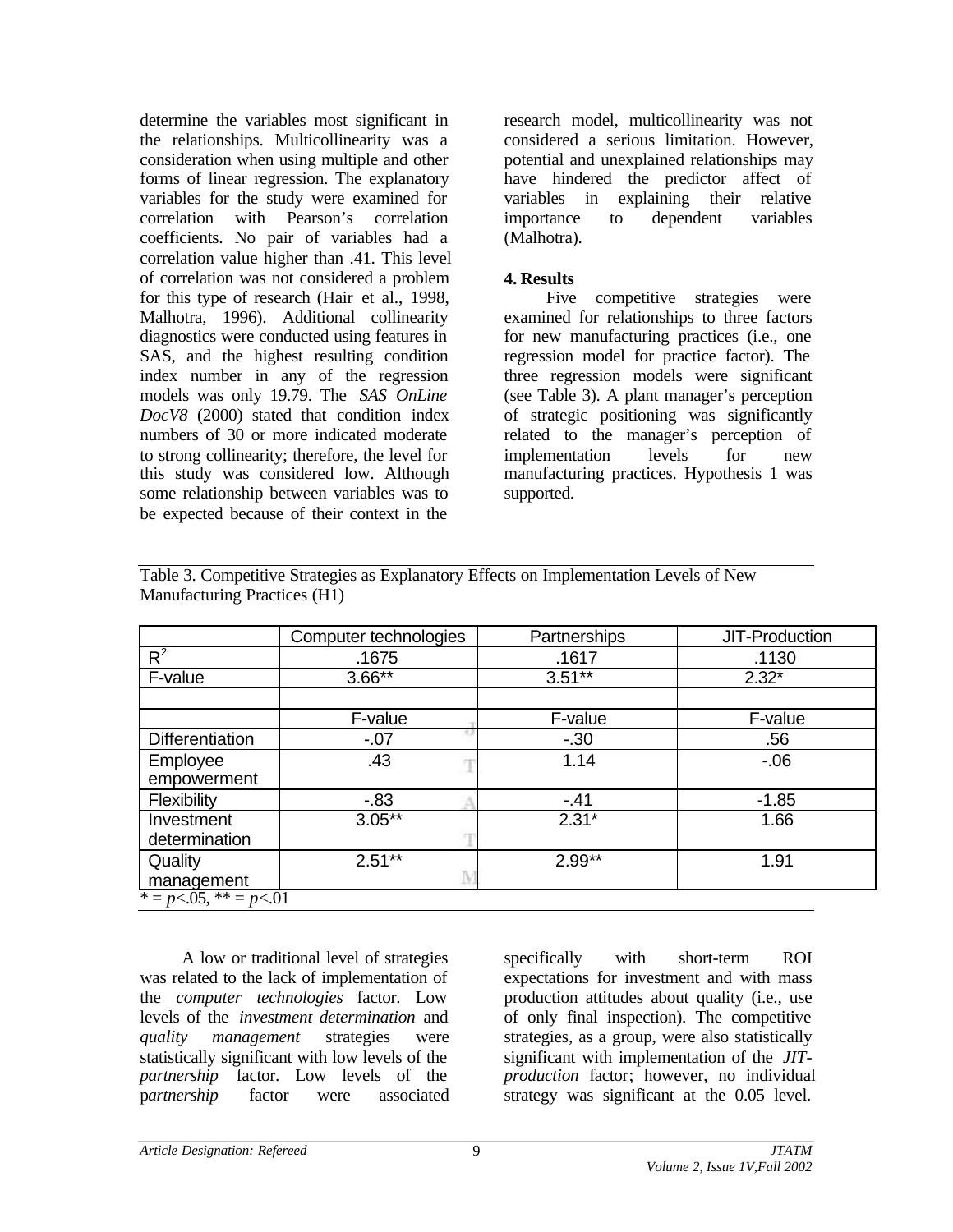The *quality management* strategy and the *flexibility* strategy approached significance  $(p < .10)$ .

To examine the relationship of barriers to competitive strategies (H2a), five statistical models were built, one for each strategy. Barriers were only related significantly to one strategy, *quality management* (see Table 4). Increases in barriers were associated with increases in the *quality management* strategy, which was

different from the predicted relationship of increased barriers hypothesized as related to decreased strategy levels. Very limited statistical support, which also lacked practical interpretation, was found for Hypothesis 2a in this analysis. In addition, a very small  $R^2$  was associated with this model, which indicated the need for identification of other variables to explain the variance. Hypothesis 2a was not supported.

|                                   | <b>Differentiation</b> | Employee   | Flexibility | Investment    | Quality    |
|-----------------------------------|------------------------|------------|-------------|---------------|------------|
|                                   |                        | Empowermen |             | Determination | Management |
|                                   |                        |            |             |               |            |
|                                   |                        |            |             |               |            |
| $R^2$                             | .0264                  | .0157      | .0515       | .0086         | .0803      |
|                                   |                        |            |             |               |            |
| F value                           | .85                    | .50        | 1.70        | .27           | $2.73*$    |
|                                   |                        |            |             |               |            |
|                                   |                        |            |             |               |            |
|                                   |                        |            |             |               |            |
|                                   | F-value                | F-value    | F-value     | F-value       | F-value    |
| Resource                          | .53                    | $-1.18$    | .47         | $-.17$        | $-81$      |
| barriers                          |                        |            |             |               |            |
|                                   |                        |            |             |               |            |
| Customer                          | $-1.52$                | .31        | $-1.71$     | $-42$         | 1.85       |
| barriers                          |                        |            |             |               |            |
| Market                            | $-.41$                 | $-15$      | $-1.16$     | .85           | 1.82       |
| information                       |                        |            |             |               |            |
| barriers                          |                        |            |             |               |            |
|                                   |                        |            |             |               |            |
| * = $p < 0.05$ , * * = $p < 0.01$ |                        |            |             |               |            |

T

Table 4. Barriers as Explanatory Effects on Competitive Strategies (H2a)

In the examination of barriers and new manufacturing practices, the three barriers factors approached significance  $(p < \top)$ .10) with one of the three factors for new manufacturing practices (i.e., *computer technologies)* (see Table 5). Hypothesis 2b was partially supported. Implementation of the new manufacturing practices within *computer technologies* was negatively related to a perception that the *resource barriers* factor was a major barrier for firms. Other barriers (i.e., *customer barriers, market information barriers)* were not

statistically significant with the implementation of *computer technologies.* Although a statistical model was significant, a very small  $R^2$  was associated with that model. The *partnerships* and *JIT-production* models were not significant. Although barriers were perceived by a majority of responding managers to be 'some what' to 'major' barriers to their firm, these factors showed limited to no statistical relationship to implementation of new manufacturing practices.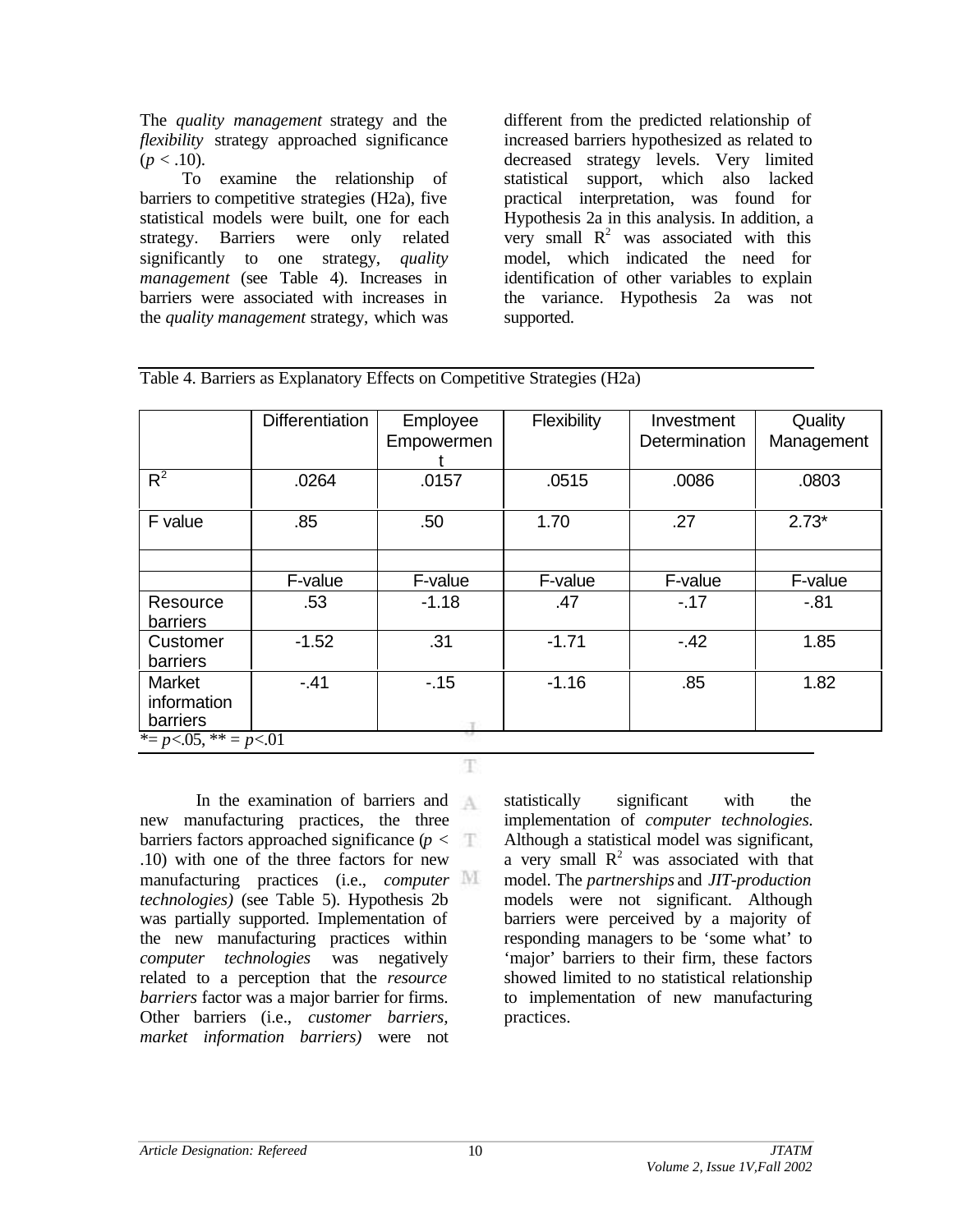|                                                           | Computer technologies | Partnerships | JIT-Production |
|-----------------------------------------------------------|-----------------------|--------------|----------------|
| $R^2$                                                     | .0690                 | .0052        | .0014          |
| F value                                                   | 2.52                  | .18          | .05            |
|                                                           |                       |              |                |
|                                                           | F-value               | F-value      | F-value        |
| Resource                                                  | $-2.50**$             | .56          | $-34$          |
| barriers                                                  |                       |              |                |
| Customer                                                  | $-81$                 | $-53$        | .12            |
| barriers                                                  |                       |              |                |
| Market                                                    | .20                   | .11          | .17            |
| information                                               |                       |              |                |
| barriers                                                  |                       |              |                |
| $\overline{p} = p \le 0.05$ , $\overline{p} = p \le 0.01$ |                       |              |                |

Table 5. Barriers as Explanatory Effects on Implementation Levels of New Manufacturing Practices (H2b)

To examine the combined effect of competitive strategies and barriers on implementation of new manufacturing practices, three regression models were used and found to be significant (see Table 6). Hypothesis 2c was supported. In the first model, two strategies (i.e., *investment determination strategy, quality management strategy*) and one barrier (i.e., *resource barriers*) significantly contributed to the  $\mathcal{X}$ implementation level of *computer technologies*. Three of eight predictor variables were significant, which indicated that some aspects of firms had more association with or a larger role in changes T.

than other aspects. In the second model, two strategies (i.e., *quality management*, *investment determination*) and no barriers significantly contributed to variance in implementation of *partnership* practices. *Flexibility* was significant on an individual basis with *JIT-production* but not in the presence of the barriers. In the third model, *JIT-production* was also significantly predicted by *flexibility*. A firm with higher flexibility in the product line had lower levels of new manufacturing practices in *JIT-production*. The finding contrasted to higher implementation levels of firms with lower flexibility.

Table 6. Competitive Strategies and Barriers as Explanatory Effects on Implementation Levels of New Manufacturing Practices (H2c)

|         | Computer technologies |               | Partnerships |               | JIT-Production |               |
|---------|-----------------------|---------------|--------------|---------------|----------------|---------------|
| $R^2$   | .2115                 |               | .1444        |               | .0480          |               |
| F value | $8.32***$             |               | $7.93**$     |               | $4.79*$        |               |
|         |                       |               |              |               |                |               |
|         | F-value               | Partial $R^2$ | F-value      | Partial $R^2$ | F-value        | Partial $R^2$ |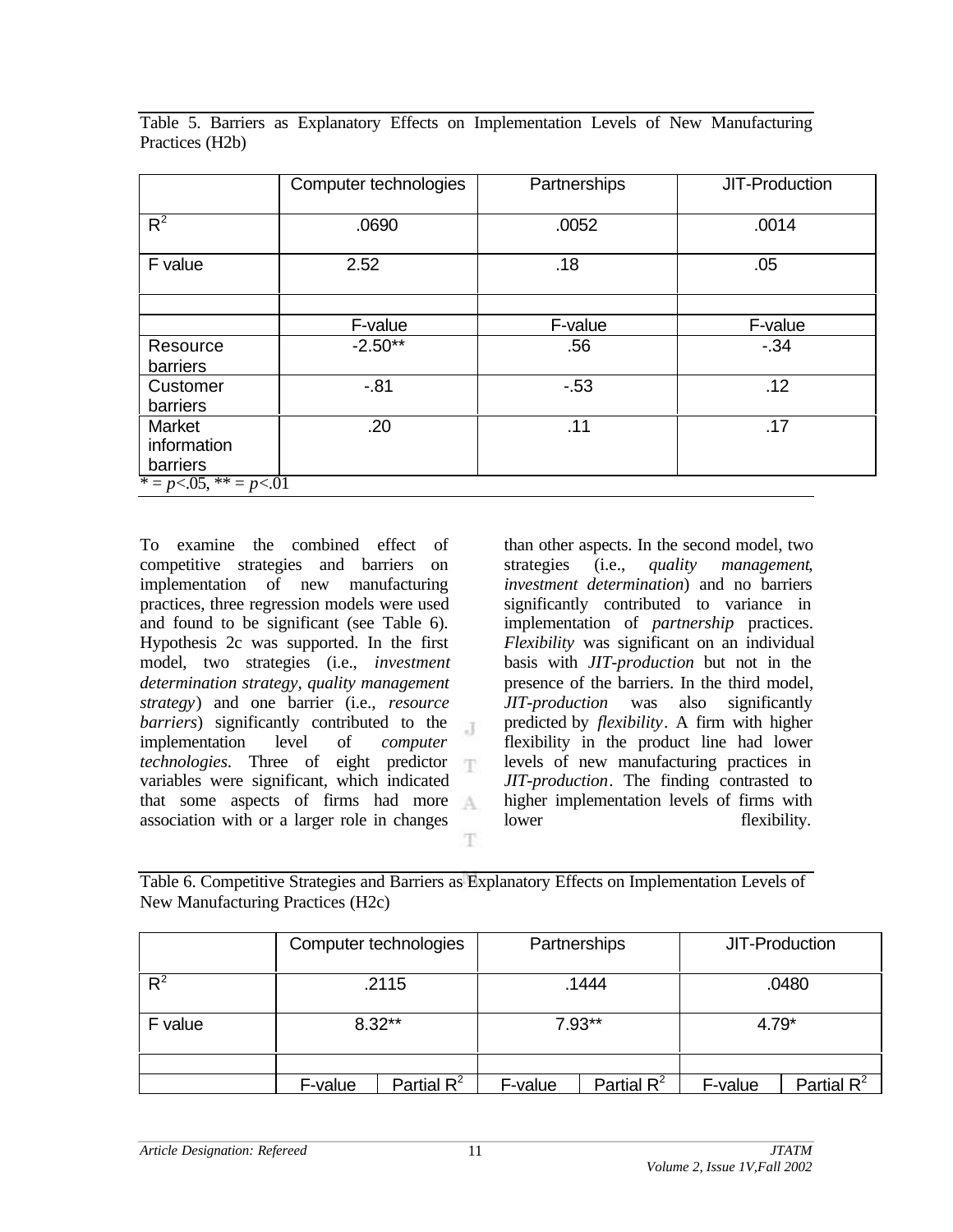| Investment                                           | $11.15**$     | .0951 | $5.82*$  | .0529 | - a                        |       |
|------------------------------------------------------|---------------|-------|----------|-------|----------------------------|-------|
| determination                                        |               |       |          |       |                            |       |
| Quality                                              | $7.08**$      | .0633 | $9.56**$ | .0914 | $\overline{\phantom{a}}$ a |       |
| management                                           |               |       |          |       |                            |       |
| Resource                                             | $6.27*$       | .0532 | a        |       | _ a                        |       |
| barriers                                             |               |       |          |       |                            |       |
| Flexibility                                          | - a           |       | a        |       | $4.79*$                    | .0480 |
| $\sim$ $\sim$ $\sim$ $\sim$<br>$\sim$ $ \sim$ $\sim$ | $\sim$ $\sim$ |       |          |       |                            |       |

 $* = p < .05, ** = p < .01$ 

Note: <sup>a</sup>No other variable met the .05 significance level for entry into the model.

In Hypothesis 3, strategy and barrier variables were examined collectively along with several demographic variables (i.e., firm size, customer size, product price) to determine those with the largest contributions to the variance in implementation of new manufacturing practices. Three regression models, one for each factor of the new manufacturing practices, were built using the forward selection method. Two models met the 0.05 criteria (see Table 7), and Hypothesis 3 was supported. The collection of variables within the firm's domain (i.e., competitive strategies, barriers, demographics) was significantly related to the implementation of *computer technologies* and *partnerships*.

Two variables, one strategy (i.e., *quality management*) and one demographic (i.e., firm size) were significant both for *computer technologies* and for *partnership*. For *computer technologies*, firm size was the over-riding variable for the variance in this factor. Firm size, as measured by its  $R^2$ , accounted for over one-third of the variance in *computer technologies* (see Table 7). The *quality management* strategy contributed a much smaller but significant variance. For *partnerships*, the *quality management* strategy and firm size contributed equal but small amounts of variance, as measured by the  $\mathbb{R}^2$ . No variables met the criteria of 0.05 significance level for entry into a model with  $JIT$ -production.

Table 7. Competitive Strategies, Barriers, and Demographics as Explanatory Effects on Implementation Levels of New Manufacturing Strategies

|                             |                   | Computer technologies | Partnerships |               |  |
|-----------------------------|-------------------|-----------------------|--------------|---------------|--|
| $R^2$                       |                   | .4043                 | .1784        |               |  |
| F value                     | 29.52**           |                       | $9.44**$     |               |  |
|                             |                   |                       |              |               |  |
|                             | F-value           | Partial $R^2$         | F-value      | Partial $R^2$ |  |
| Firm size                   | $6.03*$           | .3521                 | $9.25***$    | .0874         |  |
| Quality management          | $7.62**$<br>.0522 |                       | $9.40**$     | .0910         |  |
| $* = p < .05, ** = p < .01$ |                   |                       |              |               |  |

### **5. Discussion**

This research used a systemic and contingent view of manufacturing organizations and examined barriers to and organizational structure for low implementation levels of new manufacturing

strategies. Traditional modes of competitive strategies were expected to relate to low implementation levels of new manufacturing practices (H1). This expectation was supported for the three new manufacturing factors and for three of the five strategies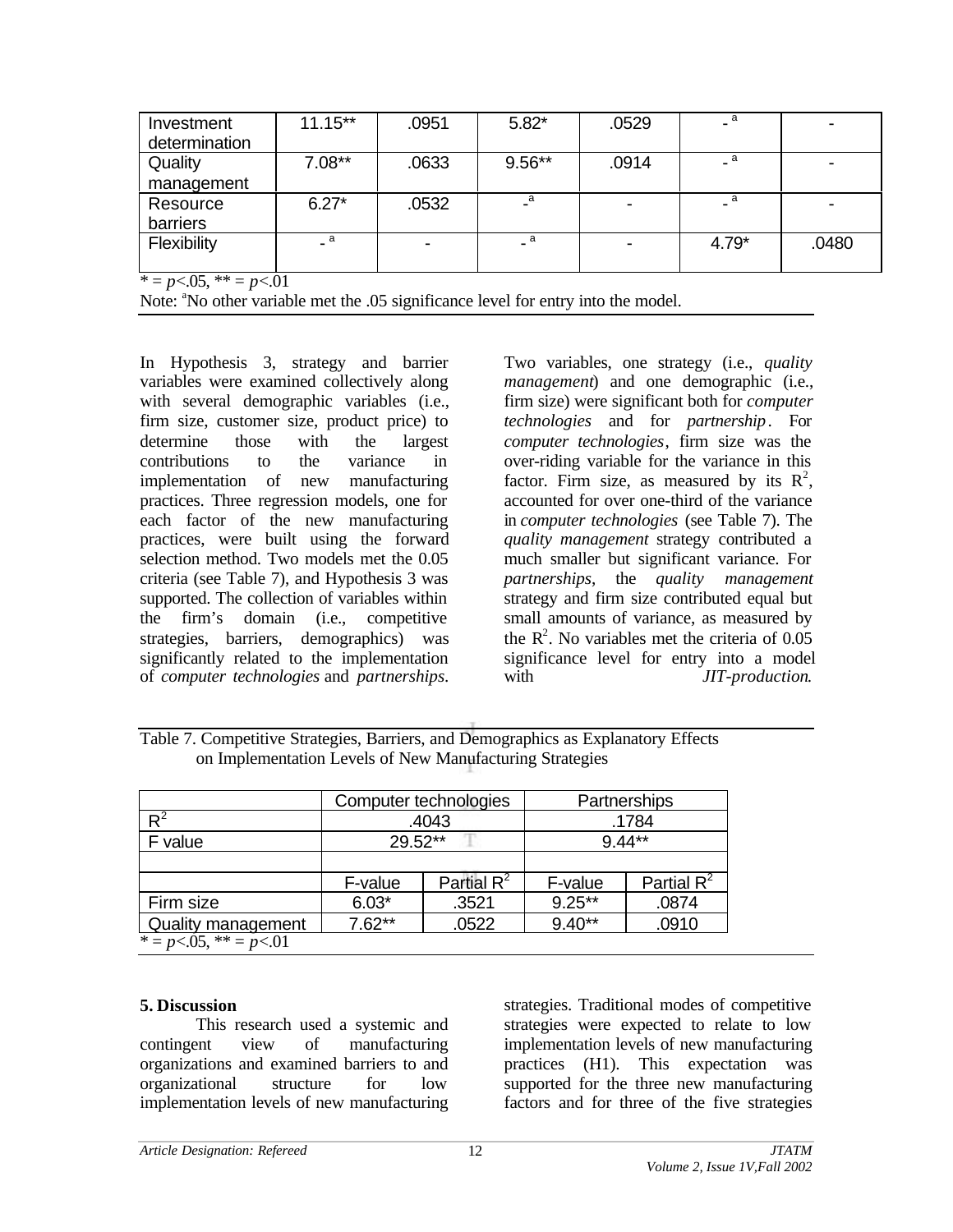(see Figure 2)*.* The finding was similar to strategy-to-manufacturing practices as reported in other industries (e.g., Berry & Cooper, 1999; Tracey et al., 1999), and provided support to the contingency theory

that competitive strategies were closely related to the processes, technologies and activities used in manufacturing (e.g., Vokurka & O'Leary-Kelly, 2000).

Figure 2. Research Results with Conceptual Framework for Explanation of Non-implementation of New Manufacturing Practices in a Competitive Environment



M

The relationship between *investment determination* and *computer technologies* was anticipated because implementation of new manufacturing practices, included in this factor, often required purchase of equipment. An *investment determination* strategy of long-term ROI would be needed to justify large initial investment for purchase of equipment (Ariss et al., 2000; Bessant & Haywood, 1986). The study verified that firms with short-term ROI

expectations had low implementation levels of new manufacturing practices. In another signification relationship, the *quality management* strategy of respondents was at the lowest or final inspection only level when *computer technologies* implementations were also low. At the higher or total quality management (TQM) level, plant mangers perceived significantly higher implementation levels of the *computer technologies* manufacturing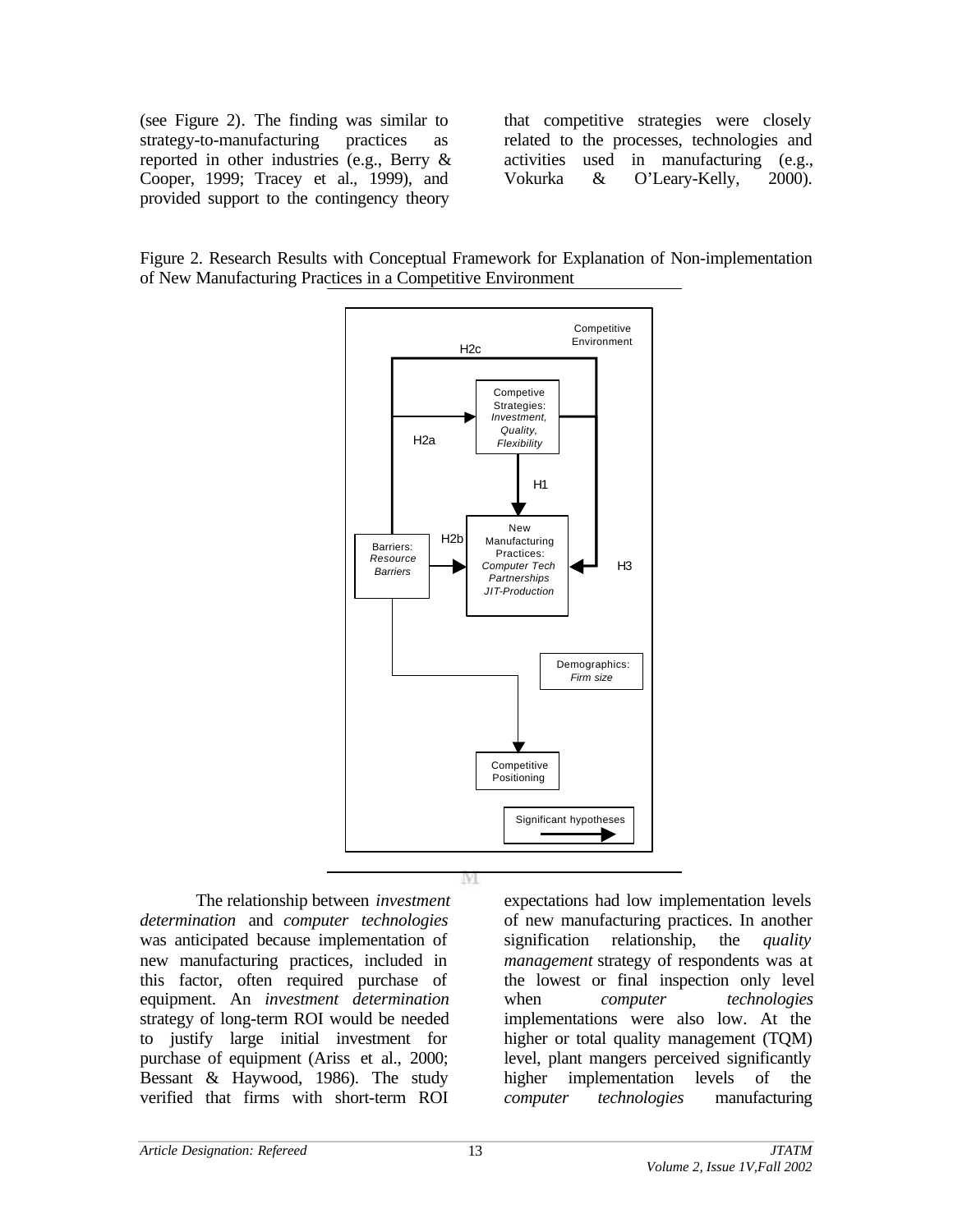practices in their plants. In this study, lacking a long-term view of investment and maintaining a traditional vision of quality management were indicative of low implementation levels of new manufacturing practices. In contrast, strategies of empowerment and flexibility, identified as activating forces for implementation of new manufacturing practices in previous research for other industries, were not significantly related to new manufacturing practices in this study.

The need to understand the barriers faced by firms when implementing new manufacturing practices directed the examination of Hypotheses 2. Although an array of barriers was noted as present by most managers, only *resource barriers* significantly predicted implementation of new manufacturing practices (see Figure 2). Human and financial resources, as represented in the *resource barriers* factor, were noted by several authors to be barriers to change (Ariss et al., 2000; Hunter & Valentino, 1995). Although authors (e.g., Ariss et al.) reported that the traditional financial barriers have become less important as technology usage has become more common, this research showed that for managers in this study *resource barriers,* both financial and human, remained barriers to implementation for new manufacturing practices. The *customer barrier* factor was not statistically significant, in contrast to Ŧ. previous concepts and findings. Previous authors have stated that uncertainty about a firm's customers and sales potential was T related to low implementation levels of new technology (e.g., Lowson, 1998; Miles & M. Snow, 1994). Assumptions about an industry should not be made without empirical testing, and additional explanations of these findings should be examined in future research.

Within the conceptual view of a systemic and contingency-based organization, forward selection regression was used to examine the relationship of demographics, barriers, and competitive strategies with implementation of new manufacturing practices (H3). In a pure

organic form freely reactive to contingencies, interaction would exist among all parts; however, in this study, only two variables (i.e., *firm size* and *quality management*) were statistically significant with implementation of two new manufacturing practices, *computer technologies* and *partnership*. *Small firms* and low levels of *quality management* were associated with low implementation levels of new manufacturing practices. In addition, a short-term ROI for *investment determination* and 'major' levels of *resource barriers* were significant in separate regression models. With these findings, an explanation of the final model was that traditional relationships with financial resources and size continued to exist in this industry.

Strategies and barriers not significantly related to *partnership* practices were also noted. As proposed by previous authors in case studies or conceptual articles (e.g., Abernathy et al., 1995; Hunter & Valentino, 1995), the researcher assumed that the *customer barriers* would be related to *partnership* practices, but this result was not found. In addition, *flexibility* and *differentiation* were often noted as important strategies in a competitive environment (e.g., Lin, Kincade, & Warfield, 1994; Ward & Duray, 2000), but these strategies were not significant with *computer technologies* or with *partnership* implementation, in the presence of barriers.

In this study, variables were verified by pilot study participants and have validity based on previous research, but the researcher acknowledges that new manufacturing practices, barriers, and competitive strategies may not be comprehensive for all industries or manufacturers. These limitations may affect generalizability of findings. In addition, the listings were kept short to reduce questionnaire length for return rate. Inclusion of multiple variables versus a workable and industry receptive questionnaire was a difficult and limiting decision. Common method bias may have been a limitation. Predictor and dependent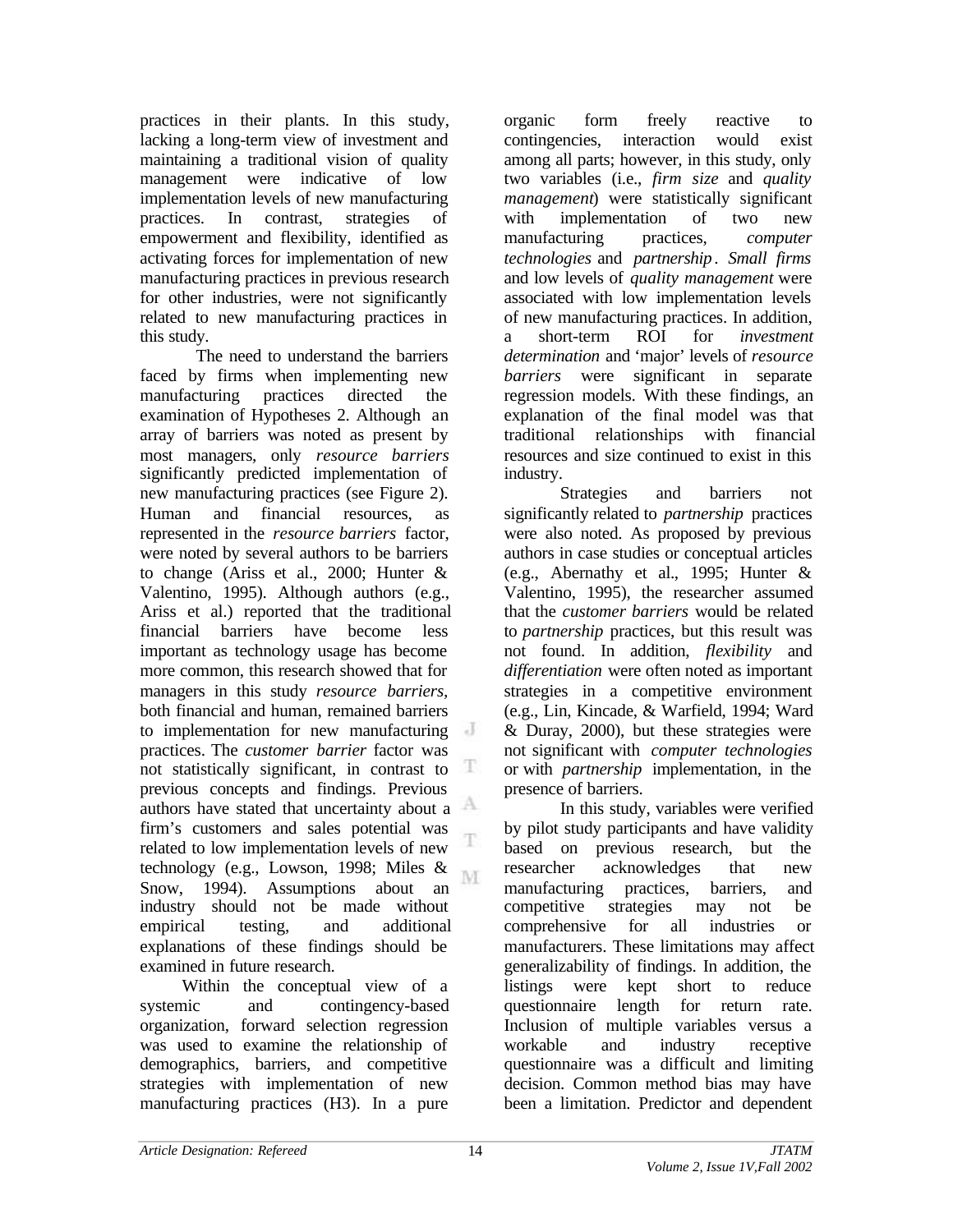variables collected from the same respondents may have created biases inherent in one or more variable variables.

# **6. Conclusions**

The continued strength of *resource barriers* in inhibiting implementation of new manufacturing practices was noted in this study. The typology of the apparel industry has become di-polar with many small firms (less than 50 employees) and a few very large firms (over 1000 employees). For most apparel firms, profit margins have been traditionally small, and price competition has been extremely strong. Case studies have indicated that one penny per wholesale price of an item can keep a customer or lose a customer. Cost competition has been compounded by the high number of small firms. Credit and financial support has not been readily available for these firms. Small firms cannot easily grow to large firms just to improve their implementation of new manufacturing practices. Further research in financial resources would be needed to identify ways of assisting firms to become more competitive. Additional research would be needed to determine if variation in industry, or limitations of the study, contributed to the conflict with previous findings on *flexibility* and *empowerment*, and to determine what activating forces could assist apparel manufacturers in T. making transformation change.

This study provided a baseline for А additional research in the apparel industry. Three barriers were identified and noted as T 'some what' to 'major' barriers by the responding managers in the survey; M. however, clear answers were not revealed for what these barriers predict or how they might prevent implementation of new manufacturing strategies in the apparel industry. Additional research would be needed to search for other barriers to implementation. Responses showing continuation of traditional practices, and evidence of these as predictors of low implementation levels of new manufacturing practices, gave indication that qualitative aspects of organizations should be explored.

Organizational factors, such as organizational culture, group cohesiveness, and individual insecurity, were suggested by George and Jones (1999) as possible impediments to change. These factors have been difficult to define but were being explored in other industries, and should be examined for the apparel industry.

## **A. References**

- Abernathy, F.H., Dunlop, J.T., Hammond, J.H., & Weil, D. (1995). The information-integrated channel: a study of the U.S. apparel industry in transition. In: Baily, M., Reiss, P., Winston, C. (Eds.). *Brookings Papers of Econ. Act*. Brookings Institute. Washington, DC. 175-246.
- Ariss, S.S., Raghunathan, T.S., & Kunnathar, A. (2000). Factors affecting the adoption of advanced manufacturing technology in small firms. *Adv Manage J*. 65(2). 14-21.
- Berry, W.L., & Cooper, M.C. (1999). Manufacturing flexibility: methods for measuring the impact of product variety on performance in process industries. *J Operations Manage*. 17(2). 163-178.
- Bessant, J., & Haywood, B. (1986). Flexibility in manufacturing systems. *Omega, Int J Manage Sci*. 14(6). 465- 473.
- Bordogna, J. (1996, April). Development of government manufacturing infrastructure strategy. Paper presented at the meeting of the  $3<sup>rd</sup>$  Annual National Manufacturing Technology Conference, Washington, DC.
- Cagliano, R., & Spina, G. (2000). Advanced manufacturing technologies and strategically flexible production. *J Operations Manage*. 18(2). 169-190.
- Crafted with Pride in the USA Council, Inc. (2000). On a mission to preserve the manufacturing traditions of the United States. *Update*. 86(11). Author: New York.
- Crum, M.R., Johnson, D.A., & Allen, B.J. (1998). A longitudinal assessment of EDI use in the U.S. motor carrier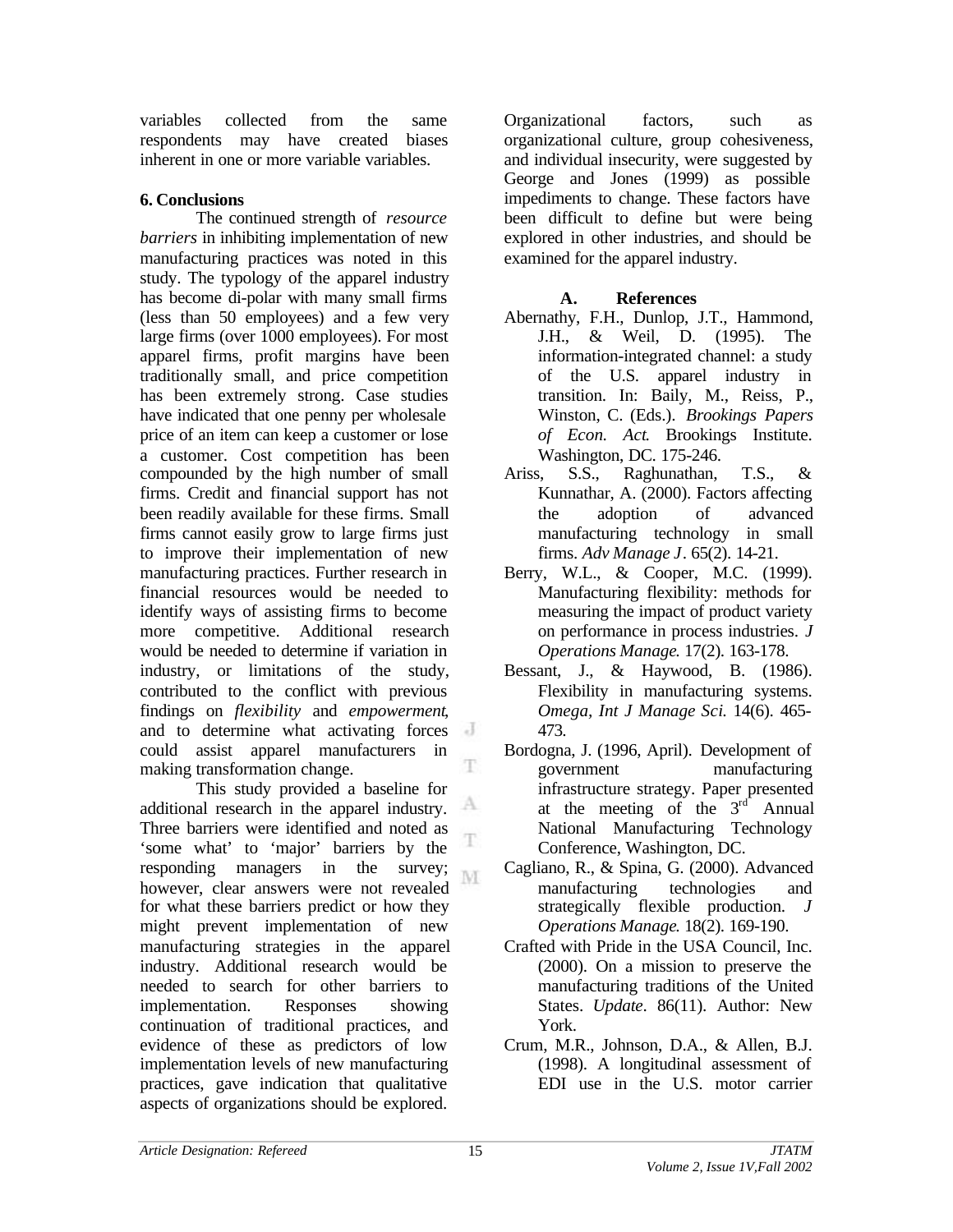industry. *Transportation J*. 38(1). 15- 28.

- Cummings, T.G., & Worley, C.G. (1993). *Organization development and change*. West Publishing. Minneapolis/St. Paul, MN.
- Dean, J.W., Jr., & Snell, S.A. (1991). Integrated manufacturing and job design: Moderating effects of organizational inertia. *Acad of Manage J*. 34(4). 776-804.
- D'Souza, D.E., & Williams, F.P. (2000). Toward a taxonomy of manufacturing flexibility dimensions. *J Operations Manage*. 18(5). 577-593.
- Flynn, B.B., Schroeder, R.G., & Flynn, E.J. (1999). World class manufacturing: an investigation of Hayes and Wheelwright's foundation. *J Operations Manage*. 17(3). 249-269.
- George, J.M., & Jones, G.R., (1999). *Understanding and managing organizational behavior*. Addison-Wesley. Reading, MA.
- Giffi, C., Roth, A., & Seal, G.M. (1990). *Competing in world class manufacturing: American's 21st Century challenge*. Business One Irwin. Homewood, IL.
- Goldhar, J.D., Jelinek, M., & Schlie, T.W. (1991). Flexibility and competitive advantage – manufacturing becomes a service business. *Int J Technology Manage*., Special Issue on æ Manufacturing Strategy. 6(3/4). 243- A 259.
- Golhar, D.Y., & Stamm, C.L. (1991). The just-in-time philosophy: A literature review. *Int J Prod Res*. 29(4). 657-676. M
- Hair, J.F., Anderson, R.E., Tatham, R.L., & Black, W.C. (1998). *Multivariate data analysis.* McGraw-Hill. New York.
- Hayes, R.H., Wheelwright, S.C. & Clark, K.B. (1988). *Dynamic manufacturing: Creating the learning organization*. Free Press. New York.
- Hunter, A. (1990). *Quick Response in apparel manufacturing*. The Textile Institute. Manchester, United Kingdom.
- Hunter, N.A., & Valentino, P. (1995). Quick response – ten years later. *Int J Clothing Sci Tech*. 7(4). 30-40.
- Kim, Y., & Lee, J. (1993). Manufacturing strategy and production systems: a integrated framework. *J Operations Manage*. 11(1). 3-15.
- Kincade, D.H. (1995). Quick Response management system for the apparel industry: definition through technologies. *Clothing Text Research J*. 13(4). 245-251.
- Kincade, D.H., & Cassill, N.L. (1993). Company demographics as an influence on adoption of Quick Response by NC apparel manufacturers. *Clothing Text Research J*. 11(3). 23-30.
- Ko, E., & Kincade, D.H. (1998). Product line characteristics as determinants of QR implementation for U.S. apparel manufacturers. *Clothing Text Research J*. 16(1), 11-18.
- Koste, L.L., & Malhotra, M.K. (1999). A theoretical framework for analyzing the dimensions of manufacturing flexibility. *J Operations Manage*. 18(1). 75-93.
- Kotha, S., & Swamidass, P.M. (2000). Strategy, advanced manufacturing technology and performance. *J Operations Manage*. 18(3). 257-277.
- Lefley, F. (1996). Strategic methodologies of investment appraisal of AMT projects: A review and synthesis. *Eng Econ*. 41(4). 345-363.
- Lin, S-H., Kincade, D., & Warfield, C. (1994). Productivity and production in the apparel industry. *Int. J Clothing Sci Tech*. 6(1). 20-27.
- Lowson, B. (1998). The role of SME and the outlook for its future prospects in the manufacturing and distribution of textiles and clothing. *J Text Inst*. 89 Part 2(2). 169-186.
- Malhotra, M.K. (1996). *Marketing research*. Prentice-Hall. Upper Saddle River, NJ.
- Miles, R.E., & Snow, C.C. (1994). *Fit, failure, and the Hall of Fame: How companies succeed or fail*. Free Press. New York.

T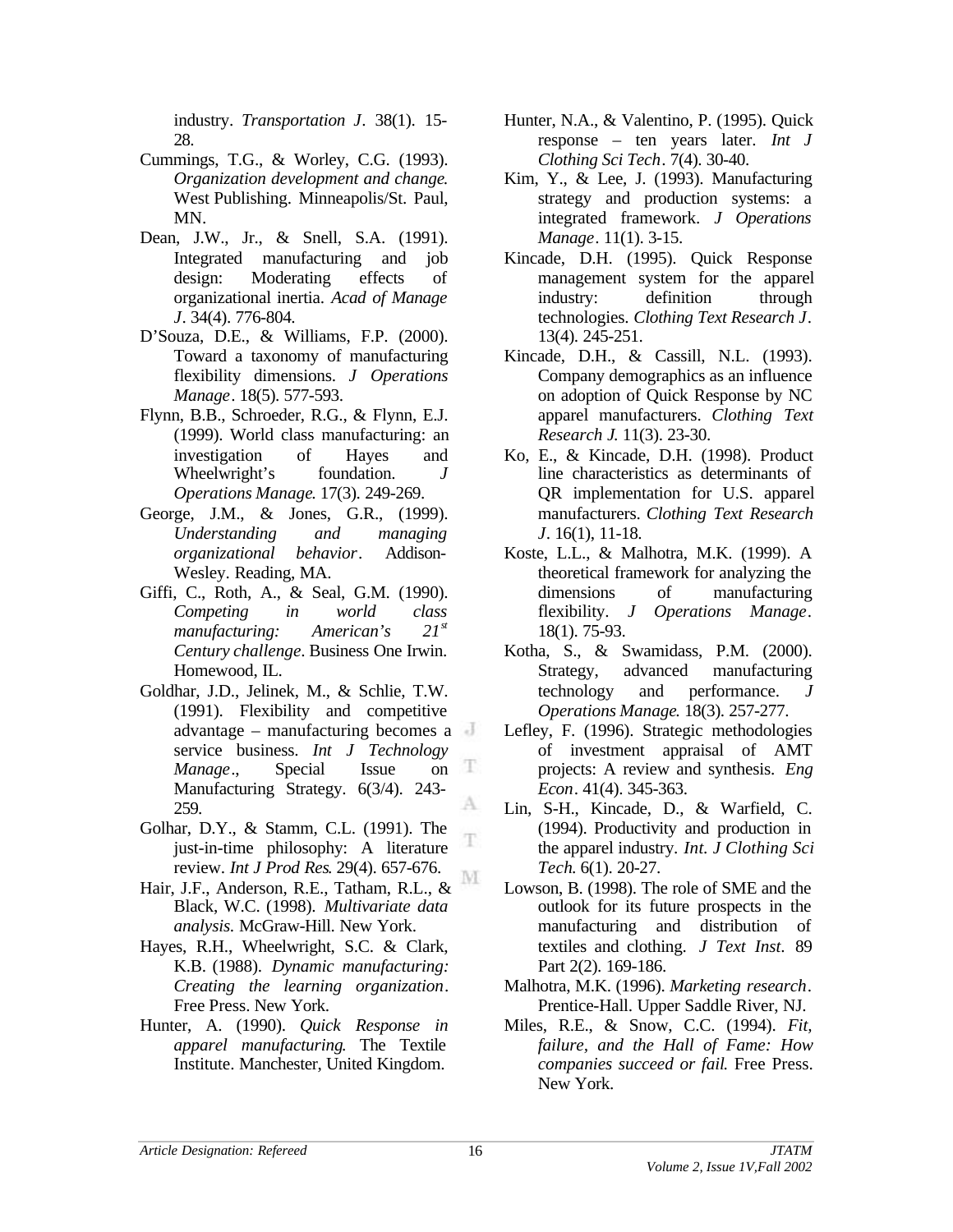- Moosbruker, J.B., & Loftin, R.D. (1998). Business process redesign and organizational development. *J Applied Behavioral Sci*. 34(3). 286-304.
- Motwani, J., Kumar, A., & Jiang, J. (1998). Business process reengineering: a theoretical framework and integrated model. *Int J Operations Prod Manage*. 18(9/10). 964-977.
- Nadler, D.A. (1992). Introduction: Organizational architecture: A metaphor for change. In: Nadler, D.A., Gerstein, M.S., Shaw, R.B. (Eds.). *Organizational architecture: Designs for changing organizations*. Jossey-Bass. San Francisco, CA. pp. 1-9.
- Nadler, D.A., & Tushman, M.L. (1992). Designing organizations that have good fit: A framework for understanding new architectures. In: Nadler, D.A., Gerstein, M.S., & Shaw, R.B. (Eds.). *Organizational architecture: Designs for changing organizations*. Jossey-Bass. San Francisco, CA. pp. 39-56.
- Ormerod, A. (1999). Textile manufacturing: Smokestack industry or an essential sector of the national economy? *J Tex Inst* Part 2. 90(2). 93-103.
- Pagell, M., & Krause, D.R. (1999). A multiple-method study of environmental uncertainty and manufacturing flexibility. *J Operations Manage*. 17(3). 307-325.
- Rogers, E.M. (1983). *Diffusion of* Æ *innovation*. Free Press. New York.
- SAS OnLine DocV8. (2000). SAS Institute, Inc.: Cary, NC (available on CD).
- Schilling, M. (1998). Technology lockout: an integrative model of the economic M and strategic factors driving technology success and failure. *Academy of Manage Rev*. 23(2). 267-284.
- Schroder, R., & Sohal, A.S. (1999). Organisational characteristics associated with AMT adoption: Towards a contingency framework. *Int J Operations & Prod Manage*. 19(12). 1270-1291.
- Shaw, R.B. (1992). The capacity to act: Creating a context for empowerment. In: Nadler, D.A., Gerstein, M.S., Shaw,

R.B. (Eds.). *Organizational architecture: Designs for changing organizations*. Jossey-Bass. San Francisco, CA. pp. 175-192.

- Singletary, E.P., & Winchester, S.C. (1998). Beyond mass production: strategic management models for competitive manufacturing. *J Text Inst*. 89 Part 2(1). 4-15.
- Smith, T.M., & Reece, J.S. (1999). The relationship of strategy, fit, productivity, and business performance in a services setting. *J Operations Manage*. 17(2). 145-161.
- Subramanian, A., & Nilakanta, S. (1996). Organizational innovativeness: exploring the relationship between organizational determinants of innovation, types of innovations, and measures of organizational performance. *Omega, Int J Manage Sci*. 24(6). 631-647.
- Sullivan, P., & Kang, J. (1999). Quick Response adoption in the apparel manufacturing industry: competitive advantage of innovation. *J Small Business*. 37(1). 1-13.
- Tracey, M., Vonderembse, M.A., & Lim, J-S. (1999). Manufacturing technology and strategy formulation: keys to enhancing competitiveness and improving performance. *J Operations Manage*. 17(4). 411-428.
- U.S. Census Bureau. (2001). North American Industry Classification System: Product classification structure for manufacturing. http://www.census.gov/econ/www/mm/ maics.html
- Vickery, S., Dröge, C. & Germain, R. (1999). The relationship between product customization and organizational structure. *J Operations Manage*. 17(4). 377-391.
- Vokurka, R.J., & O'Leary-Kelly, S.W. (2000). A review of empirical research on manufacturing flexibility. *J Operations Manage*. 18(4). 485-501.
- Ward, P.T., & Duray, R. (2000). Manufacturing strategy in context: environment, competitive strategy and

T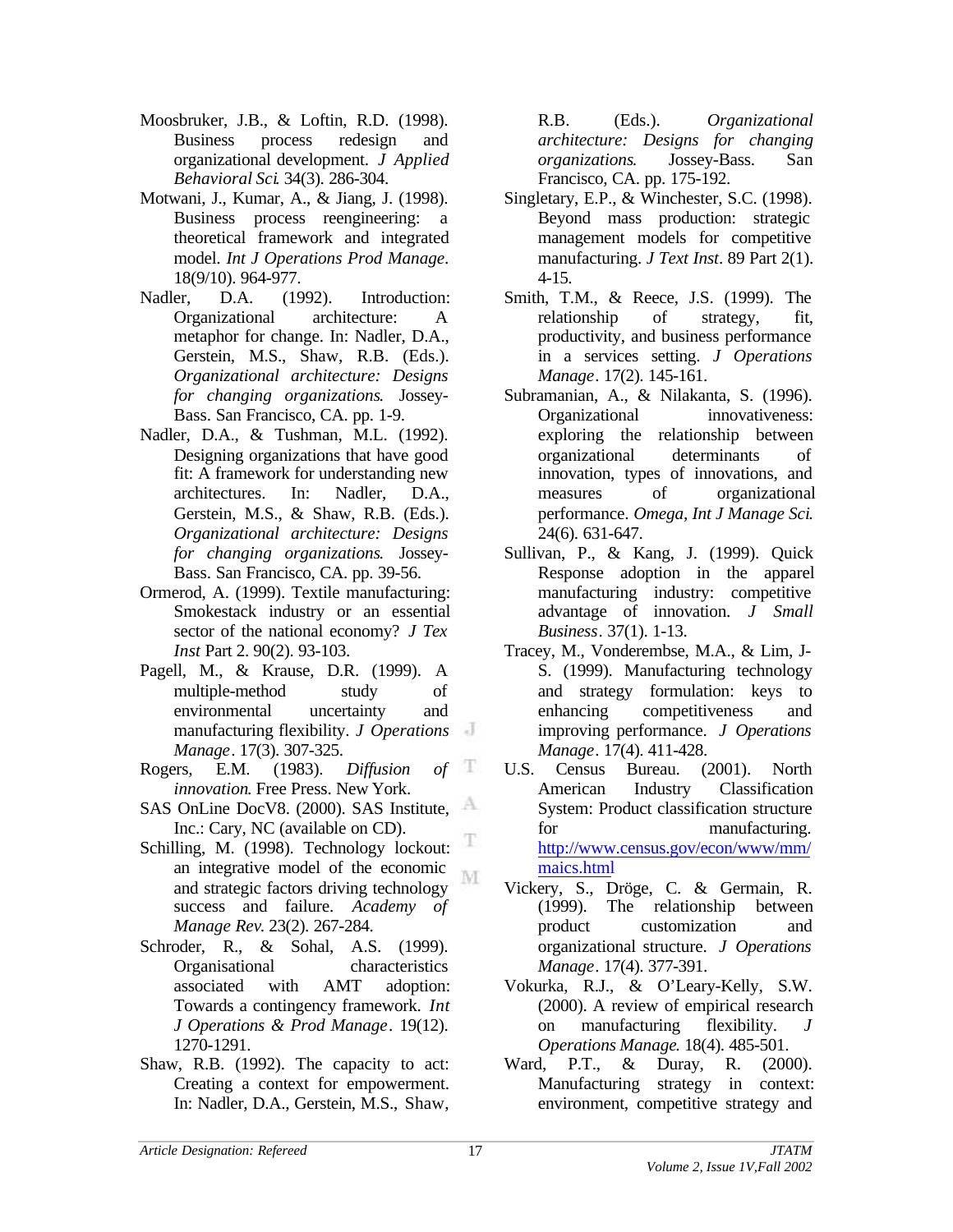manufacturing strategy. *J Operations Manage*. 18(2). 123-138.

- Whiteoak, P. (1999). The realities of quick response in the grocery sector: a supplier viewpoint, Inter *J of Physical Distribution & Logistics*, 29(7/8). 508- 519.
- Zammuto, R.F., & O'Connor, E.J. (1992). Gaining advanced manufacturing technologies' benefits: The roles of organization design and culture. *Academy of Manage Rev*. 17(4). 701- 728.

 $\overline{d}$ T. A

T. M